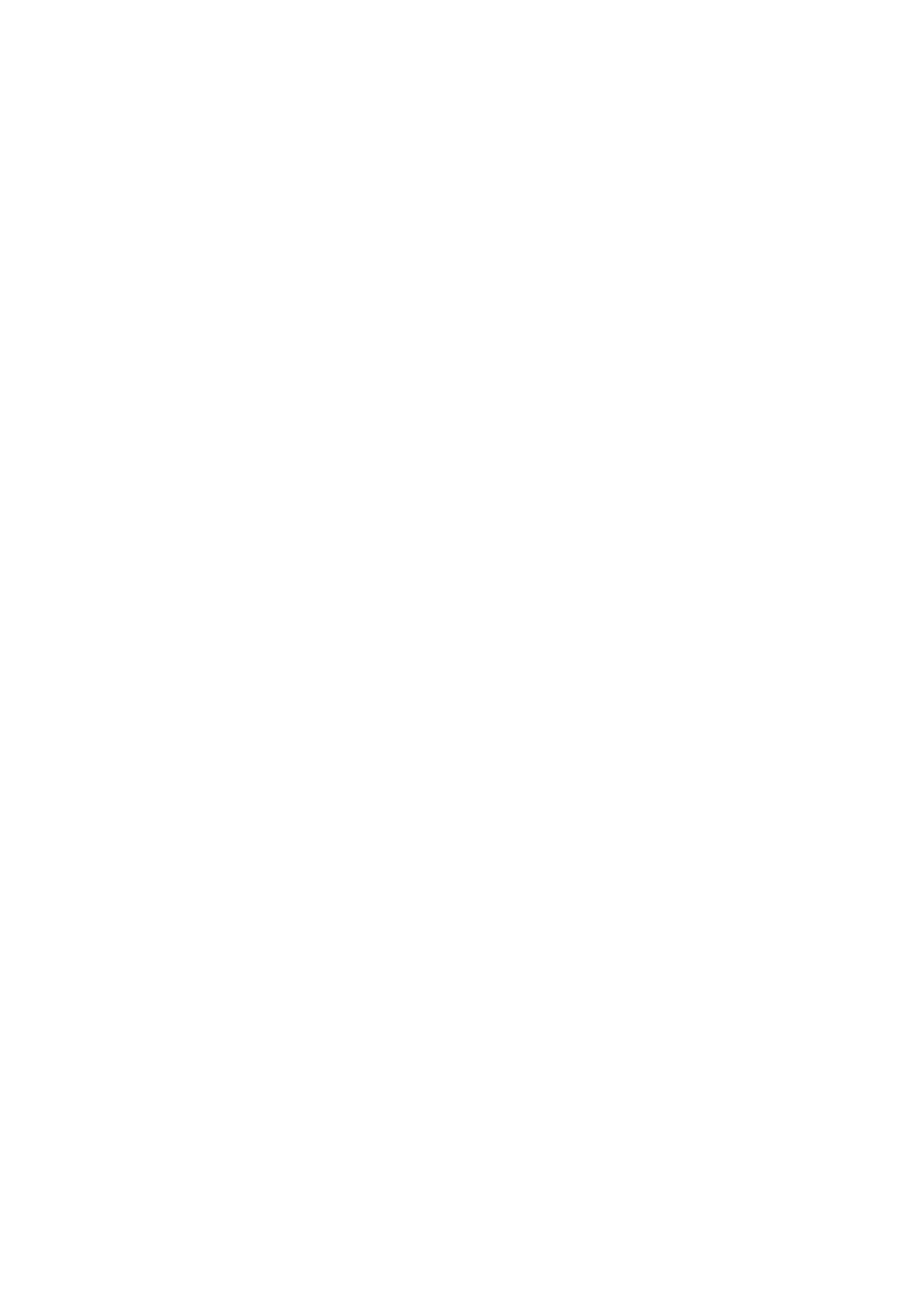**EUROPEAN UNIVERSITY INSTITUTE, FLORENCE MAX WEBER PROGRAMME**

*State of the Art? Advances in Explaining Women's Employment Patterns* 

**NADIA STEIBER BARBARA HAAS**

EUI Working Paper **MWP** 2010/08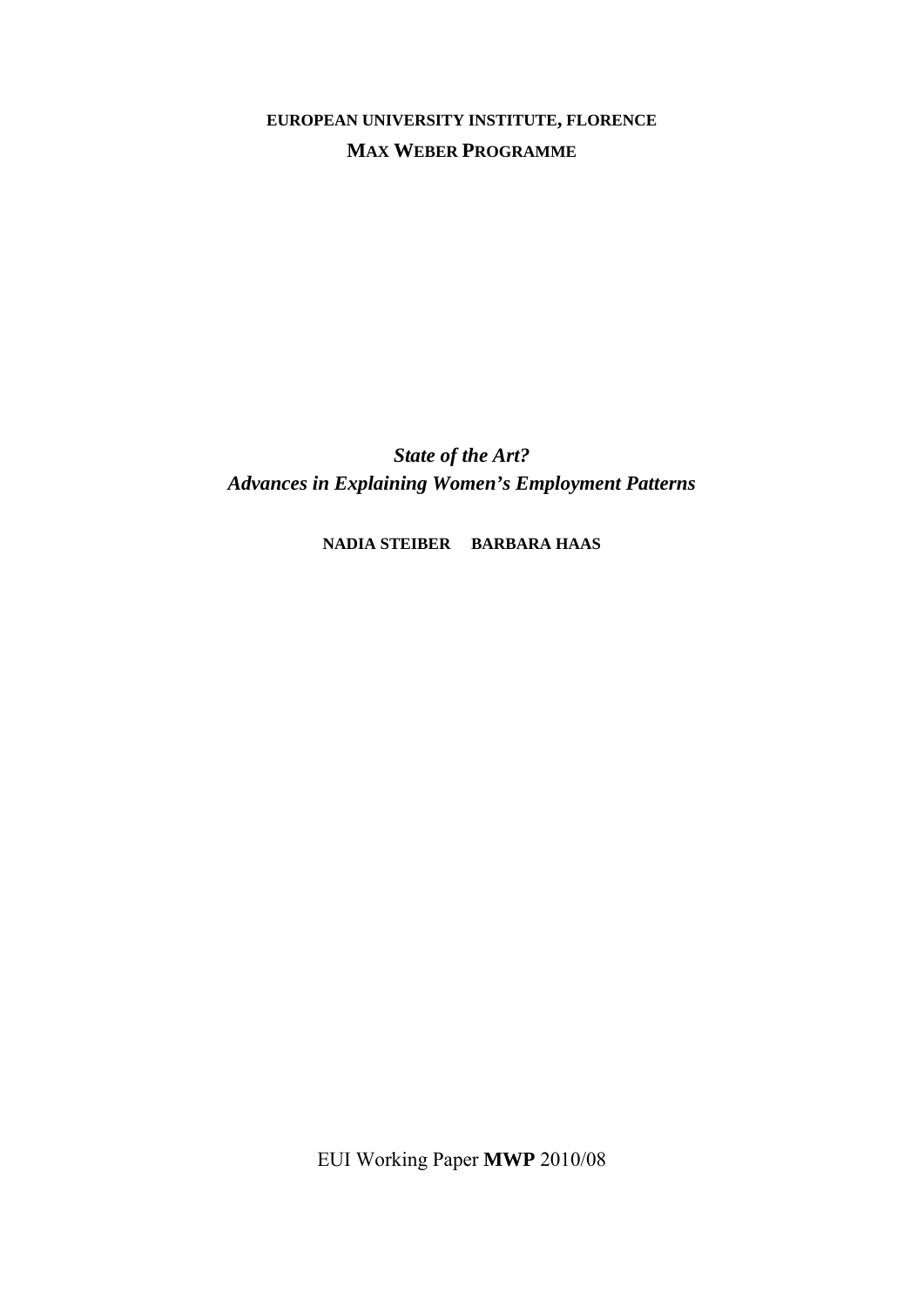This text may be downloaded for personal research purposes only. Any additional reproduction for other purposes, whether in hard copy or electronically, requires the consent of the author(s), editor(s). If cited or quoted, reference should be made to the full name of the author(s), editor(s), the title, the working paper or other series, the year, and the publisher.

ISSN 1830-7728

© 2010 Nadia Steiber, Barbara Haas

Printed in Italy European University Institute Badia Fiesolana I – 50014 San Domenico di Fiesole (FI) Italy www.eui.eu cadmus.eui.eu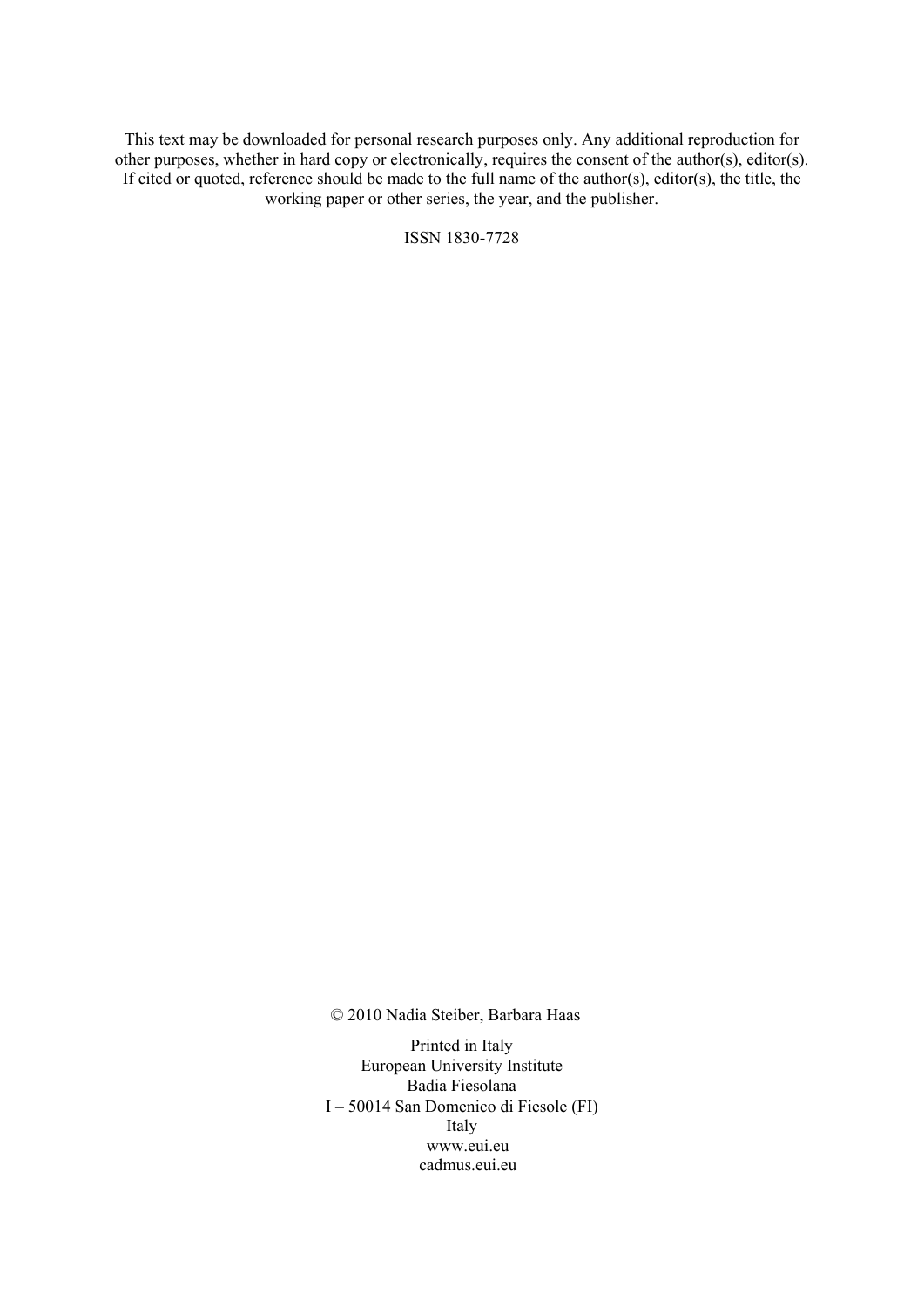## **Abstract**

This paper provides a multidisciplinary review of research aimed at explaining the substantial differences in women's employment trajectories that still exist within and across countries. It covers research that emphasises economic and/or normative rationalities in women's employment decisions and work that focuses more on the structural constraints to women's employment. It discusses recent research developments – conceptual and methodological advances – and based on the identification of central research gaps and methodological challenges, it indicates avenues for future research. Finally, the paper casts a critical view on the 'explanatory power' of contemporary research on women's employment and discusses appropriate research designs for the evaluation of policy effects on women's employment.

# **Keywords**

Women's employment, family policy, gender culture, literature review.

*This work was carried out in the framework of the project 'Social Quality and the Changing Relationship between Work, Care and Welfare in Europe (WORKCARE)', funded under the Sixth Framework Programme of the European Commission [co-ordinator: Claire Wallace, contract number: 028361]. During the final steps of writing this paper, Nadia Steiber has been a Max Weber Fellow at the European University Institute (EUI). The authors would like to thank Martin Kohli for his insightful comments. They take sole responsibility for any remaining errors.* 

*Nadia Steiber Max Weber Fellow, 2009-2010* 

*Barbara Haas,* 

*Institute of Sociology and Social Research, Vienna University of Economics, Augasse 2-6, A-1090 Vienna*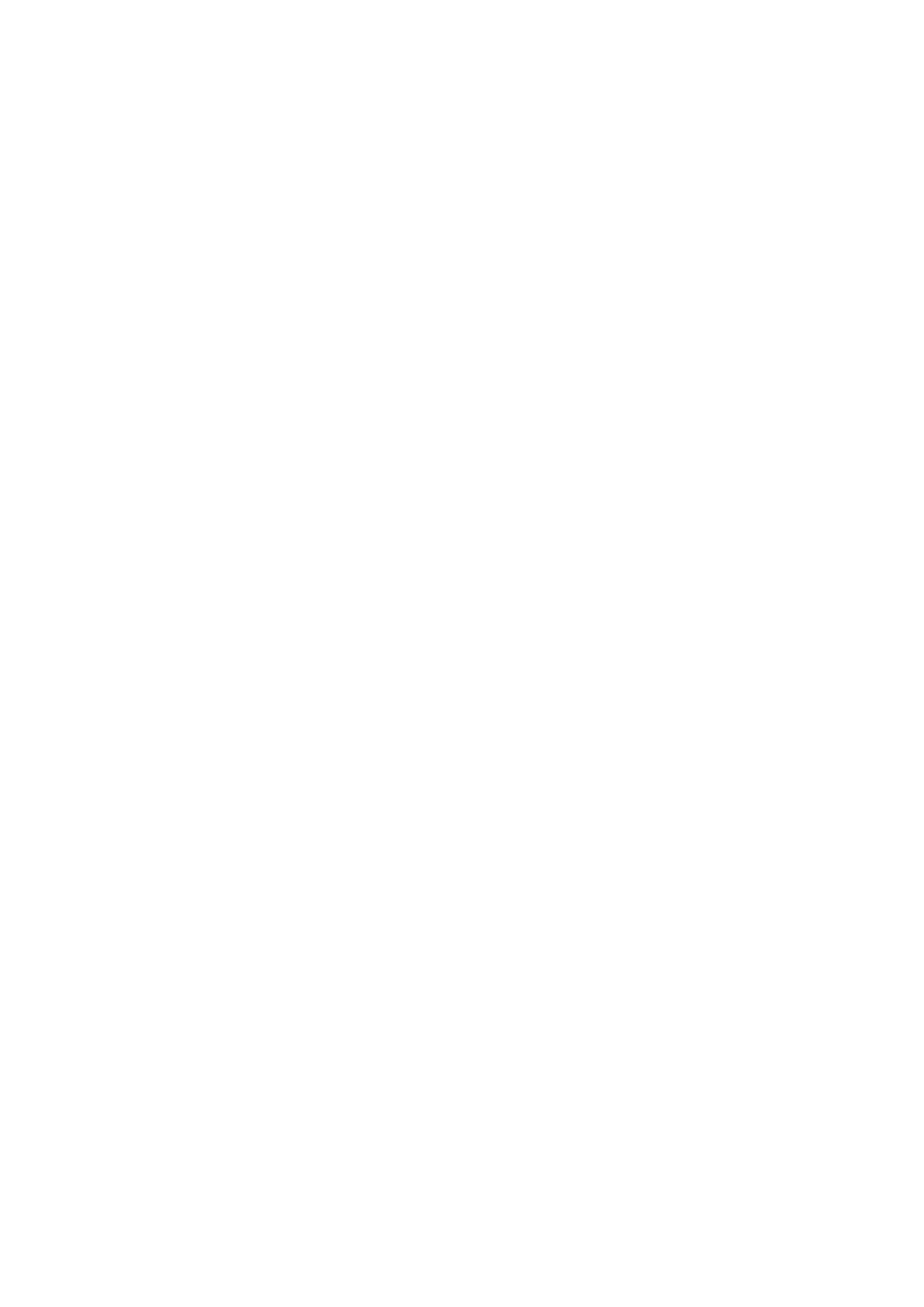## **Introduction**

The inclusion of men and women in the labour market is indispensable for safeguarding family welfare, the functioning of the economy and the sustainability of social security systems – and obviously is also central to women's quest for gender equality. Against this backdrop, it is important for social science research to be able to understand how women – with their partners and families – make decisions regarding their family planning<sup>1</sup>, involvement in paid work and choice of care arrangements.

Since men's employment behaviour still remains rather stable across the life course and shows much less cross-country variation than that of women (e.g. Franco & Winqvist 2002; Aliaga 2005; Anxo et al. 2007) much of the available research on the topic has focused on women's work and care behaviour. Women's life course trajectories are much more heterogeneous than men's. Their labour supply has been found to be more elastic, not only with regard to family events such as marriage or childbirth, but also regarding changes in the wage rate and non-labour income<sup>2</sup> (Blundell & MaCurdy 1999; Evers et al. 2008). Women's work and care behaviour is therefore particularly interesting to study.

This paper provides a multidisciplinary review of applied research<sup>3</sup> aimed at explaining the substantial differences in women's employment trajectories that we observe both within and across countries. It covers research that emphasises economic and/or normative rationalities in women's employment decisions as well as work that focuses more on the structural constraints that women face in their aim to combine employment with motherhood. The paper identifies some of the important gaps in research and the methodological challenges that researchers face in the attempt to study genuine 'causal effects' of the arrival of children and of family policies on female labour supply. The paper concludes by indicating some avenues for future research and, in the light of recent methodological advances, evaluates different research designs with regard to their power to foster our understanding of the mechanisms that drive female labour supply.

## **Theoretical Approaches: Economic and Normative Rationalities**

#### *The micro-economic model*

<u>.</u>

Most attempts at explaining women's employment patterns have an explicit or implicit microeconomic foundation. That is to say, most researchers, be it in economics or in other social science disciplines, incorporate some ideas of the micro-economic model of female labour supply into their explanatory framework and conceptualise women's employment behaviour (at least in part) as a 'utility maximising' response to the costs and benefits of wage labour relative to unpaid care-giving and other pursuits (Mincer 1962). The most frequent assumptions about women's employment behaviour and childcare choices deriving from this explanatory logic can be summarised as follows.

First, Becker's (1991) neo-classical model of specialisation predicts that in societies in which men tend to have higher incomes than women, the arrival of children will typically lead to a reduction in women's paid work, as they take over the bulk of unpaid care work (Nakamura & Nakamura 1992). Second, human capital theory holds that more highly educated women are more likely to remain in paid work when they become mothers than their equivalents with less marketable skills, because they face higher opportunity costs of leaving the labour force (Becker 1991). Third, the (arguable)

<sup>1</sup> It is equally important to understand couples' *fertility decisions.* Yet, this aspect of work-family integration is not the focus of this contribution (for review of the state-of-the-art in research on fertility decisions, see Vos 2009).

 $2$  Non-labour income normally refers to the partner's earnings, but can also refer to alternative income sources.

<sup>&</sup>lt;sup>3</sup> The present paper focuses on quantitative research on women's employment. Qualitative research, which can enhance our understanding of women's agency, is not part of the undertaken review and evaluation.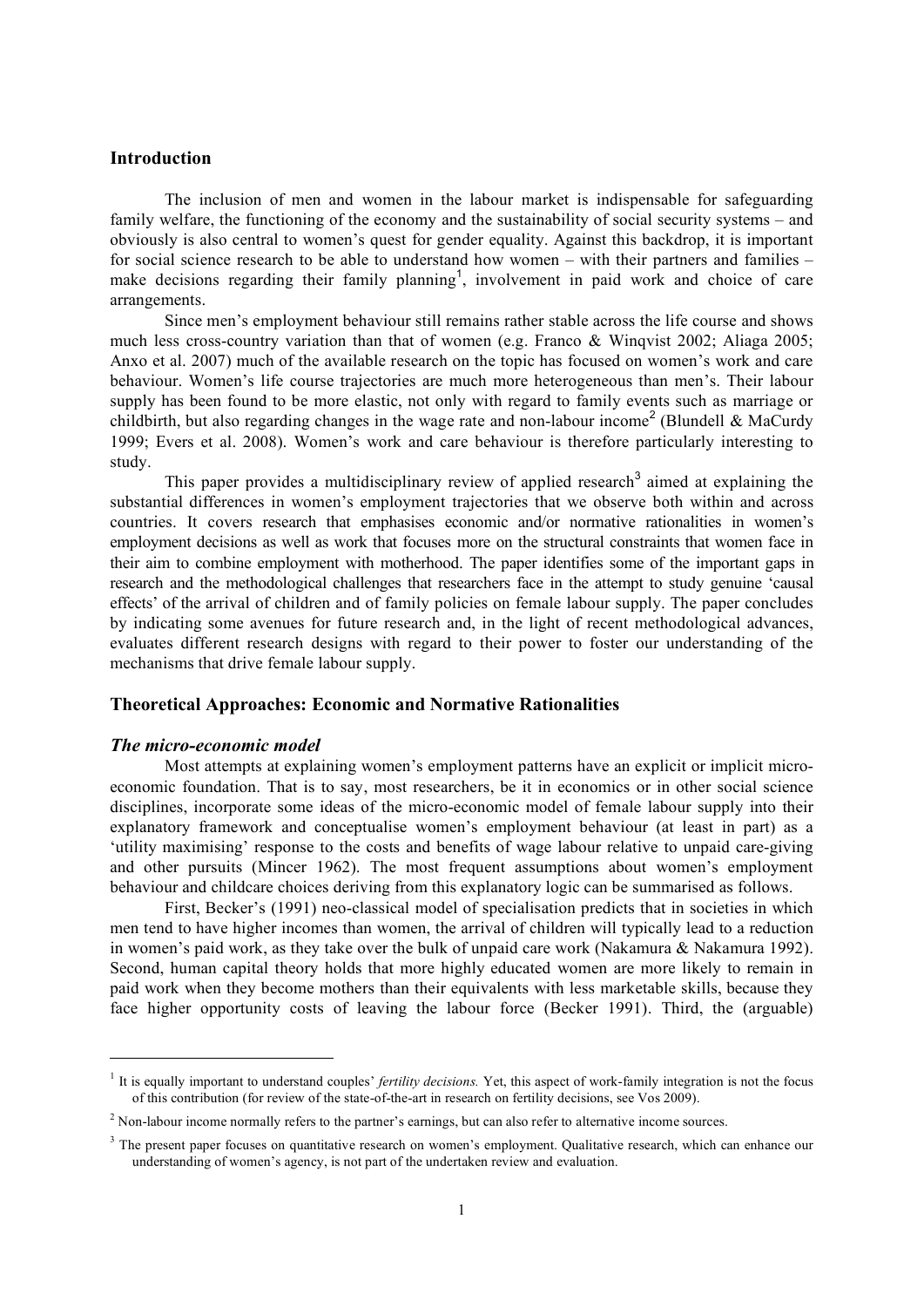assumption underlying labour supply theory, i.e. that women (and men) are willing to work only when this is necessary for economic reasons – given that work is generally seen as a disutility – implies that women's incentives to join and remain in the labour force decrease as the income provided by their partner rises. Economic theory has proven very useful for understanding women's labour supply decisions. It provides a coherent framework of explanation as to why factors such as women's family situation, their educational attainment, work experience and their spouse's income can affect their employment decisions (e.g. Killingsworth & Heckman 1986; Mroz 1987; Blundell and MaCurdy 1999). Moreover, the logic of opportunity costs underlying micro-economic theory of time allocation has been applied also to develop hypotheses about the impact of family and care policies on women's employment. First, based on the assumption that mothers' reservation wages increase with the cost of childcare, their probability of employment is expected to decrease as the costs of non-maternal care rise, and vice versa (Connelly 1992). Indeed, the available evidence from a large body of applied work suggests that access to public childcare<sup>4</sup> significantly increases women's probability of paid work<sup>5</sup>. Second, the logic of opportunity costs holds that a higher rate of wage replacement associated with parental leave benefits should make mothers less likely to work during the period in which they are eligible for paid leave (Gustafsson et al. 1996). However, the legal entitlement to parental leave can also have a positive impact on female labour market participation. It makes it easier for women to keep a formal attachment to the labour market and often allows women to return to their former employer. Applied work tends to suggest positive effects of statutory leave on women's return to the labour market after childbirth. Yet, such effects are only observed for leaves of limited duration, while longer leaves have negative implications for women's post-natal employability and career chances (Rønsen & Sundström 2002; Jaumotte 2004; Galtry & Callister 2005; Del Boca et al. 2009). On all accounts, generous child benefits that are paid irrespective of parents' employment status and choice of childcare tend to have a negative impact on women's labour market participation (Jaumotte 2004). Finally, economic reasoning suggests that systems of married couples' joint taxation, which reduce the marginal utility of women's work via high taxes on second incomes, have negative effects on women's incentives to join the labour force (e.g. Dingeldey 2001; Jaumotte 2004; Dearing et al. 2007).

#### *The social-psychological model*

1

Research aimed at explaining women's employment behaviour has long concentrated on the factors that affect women's cost-benefit situation and in turn their work/care decisions. Starting in the 1970s, however, researchers began to include attitudes as potential determinants of women's choices. In the field of social psychology, the Fishbein-Ajzen model is the dominant conceptualization of the mechanisms that link individual attitudes with subsequent behaviours (Fishbein & Ajzen 1975). Granrose (1984), for example, uses this model of *reasoned action* to investigate the impact of women's attitudes on their intentions to return to work after childbirth (see also Werbel 1988; Granrose & Kaplan 2006). Based on a similar model, Vincent and colleagues (2006) investigate the predictive power of young women's gender attitudes for their career intentions and ultimately, 14 years later, their actual career. Social-psychological factors soon entered sociological debates on the topic and the first longitudinal analyses of the impact of women's attitudes on their labour force participation were carried out (e.g. Smith-Lovin & Tickamyer 1978; Greenstein 1986). Yet, it was only more recently that the question of attitude-behaviour relations attained a central place on the sociological research agenda, i.e. when Hakim put forward her 'Preference Theory' (Hakim 1991; 2000). Her claim that women's work-care decisions are largely the result of their own 'free choices' based on their personal preferences, has been met with fierce criticism and continues to be the subject of intense debate

<sup>&</sup>lt;sup>4</sup> The availability of public childcare is a good proxy for childcare costs, given that public childcare places tend to be subsidised and therefore are typically of lower cost than care that is bought from the private market.

<sup>&</sup>lt;sup>5</sup> This is confirmed both by cross-country comparative research (e.g. Uunk et al. 2005; Pettit & Hook 2005; Steiber & Haas 2009) as well as by a number of studies that look at regional variations in the supply of public childcare (e.g. van Ham  $\&$ Mulder 2005; Simonsen 2005; Van Ham & Büchel 2006; Del Boca et al. 2009). For a discussion of methodological challenges in the aim to establish genuine causal effects of policies, see below.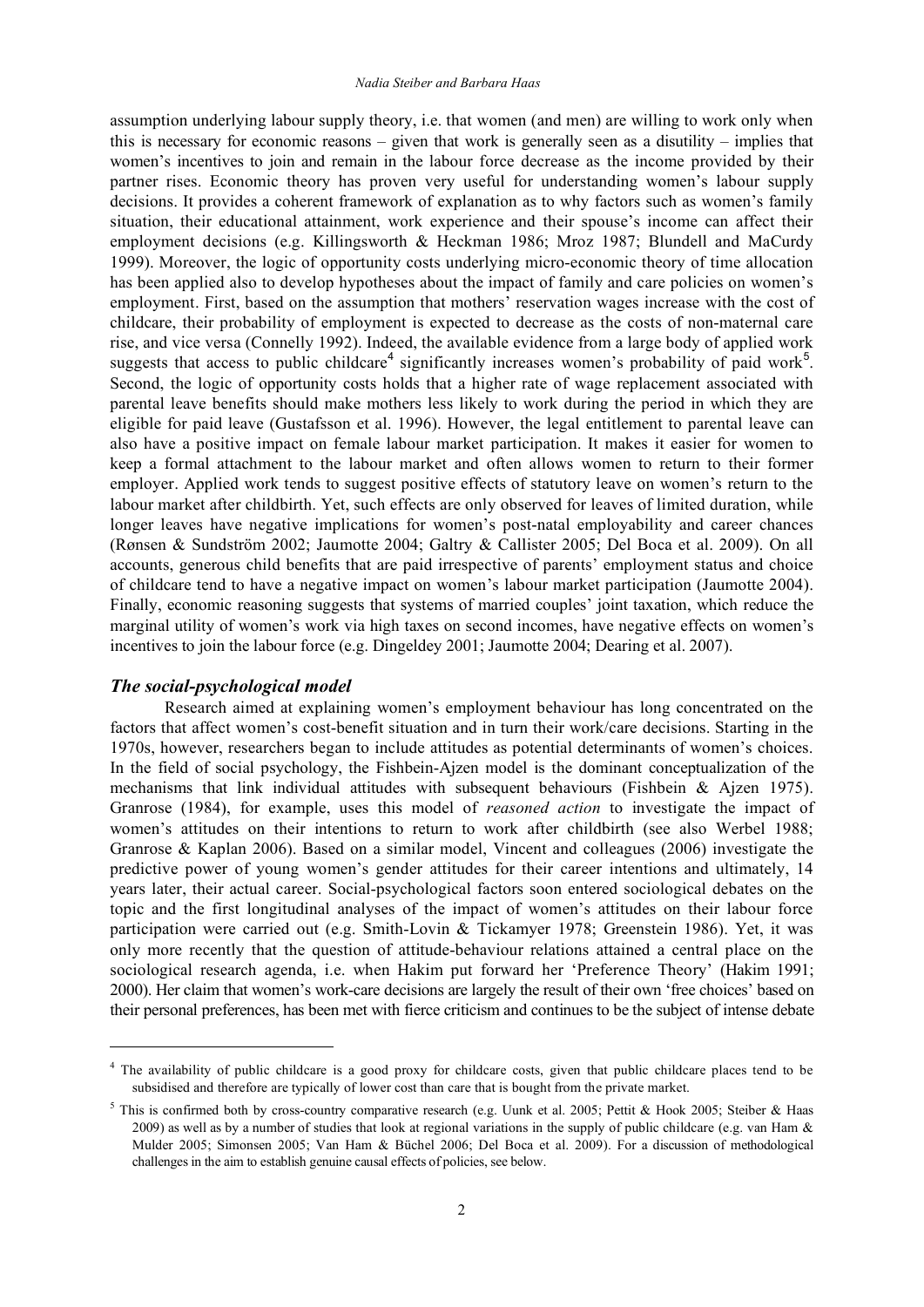and empirical testing (e.g. Ginn et al. 1996; Crompton & Harris 1998; Procter & Padfield 1999; McRae 2003). Finally, in recent years also some economists have started to take account of 'cultural factors' such as values or attitudes as variables that may be helpful in explaining diverse economic behaviours (e.g. Fernández et al. 2004; Himmelweit & Sigala 2004; Algan & Cahuc 2005; Fortin 2005)<sup>6</sup>.

Available work suggests that there are significant statistical associations between women's attitudes to gender roles and their employment behaviour (e.g. Molm 1978; Crompton & Lyonette 2005; Kangas & Rostgaard 2007; Steiber & Haas 2009). Studies using longitudinal data to establish the direction of causality, however, suggest that this attitude-behaviour relationship is in fact *reciprocal* (Himmelweit 2002; Kan 2007; Himmelweit & Sigala 2004; Corrigall & Konrad 2007; Berrington et al. 2008). That is, there is evidence of a causal effect of women's attitudes, i.e. women with more traditional gender attitudes are less likely to join the labour force, more likely to leave it upon motherhood and to take longer to return to work after childbirth. At the same time, we observe reverse causality with working women tending to develop more favourable attitudes to employment and non-maternal childcare over time (adaptive adjustments of attitudes to match behaviour). In fact, extant research suggests that such processes of attitude adaptation tend to be more common than the attitude-based selection of behaviours (Smith-Lovin & Tickamyer 1978; Molm 1978; Himmelweit 2002; Berrington et al. 2008).

Moreover, there is evidence that often neither of these two mechanisms is at work. As suggested by the rather weak associations between women's attitudes and their employment status established in cross-sectional analyses (e.g. Crompton & Lyonette 2005), there are in fact many cases in which women continue to act in ways that are at odds with their attitudes. A substantial share of women hold traditional views on gender roles or childcare, but are nevertheless strongly involved in paid work – or vice versa, we also find substantial shares of women with attitudes in favour of gender equality in the labour market and in the home, who nevertheless leave the labour market upon childbirth for extended periods of time. Such persisting attitude-behaviour inconsistencies are likely to result from situations in which women continue to be constrained in their work/care options and therefore have little room for changing their behaviour in the desired direction (e.g. when mothers of small children face the economic necessity to work full-time or when women who would like to be employed face a lack of affordable external childcare, see e.g. Crompton & Harris 1998; McRae 2003; Irwin 2004; Crompton & Lyonette  $2005$ <sup>7</sup>.

In sum, whether individual dispositions such as attitudes or value orientations have the ability to predict women's employment behaviour continues to be a major focus of research. The available evidence suggests that women's gender attitudes and work values have some impact on their employment behaviour and childcare choices (see also Pungello & Kurtz-Costes 2000). Moreover, egalitarian gender attitudes have also been shown to lead to a more equal gender distribution of domestic labour (see e.g. Coltrane 2000; Fuwa 2004; Geist 2005; Prince Cooke 2006; Cunningham 2007). Yet, while there is some evidence for causal effects of attitudes on work/care arrangements, longitudinal research has left little doubt that very often the causality is reverse and that for this reason statistical relations between attitudes and behaviour established in cross-sectional research need to be interpreted very carefully.

1

<sup>6</sup> Himmelweit and Sigala (2004), for example, use longitudinal micro-data to model the dynamic relation between mothers' views regarding the effects of maternal employment on child well-being and their actual work behaviour. Algan and Cahuc (2005) and Fortin (2005) use pooled time series data (country panel data) to test the power of gender culture for explaining the variation in female employment rates across countries.

 $<sup>7</sup>$  Hakim, in contrast, argues that the reason for why attitudes and behaviours are often found to conflict in survey research is</sup> merely a measurement problem (difficulty of measuring personal attitudes, cf. Hakim 2003; 2004).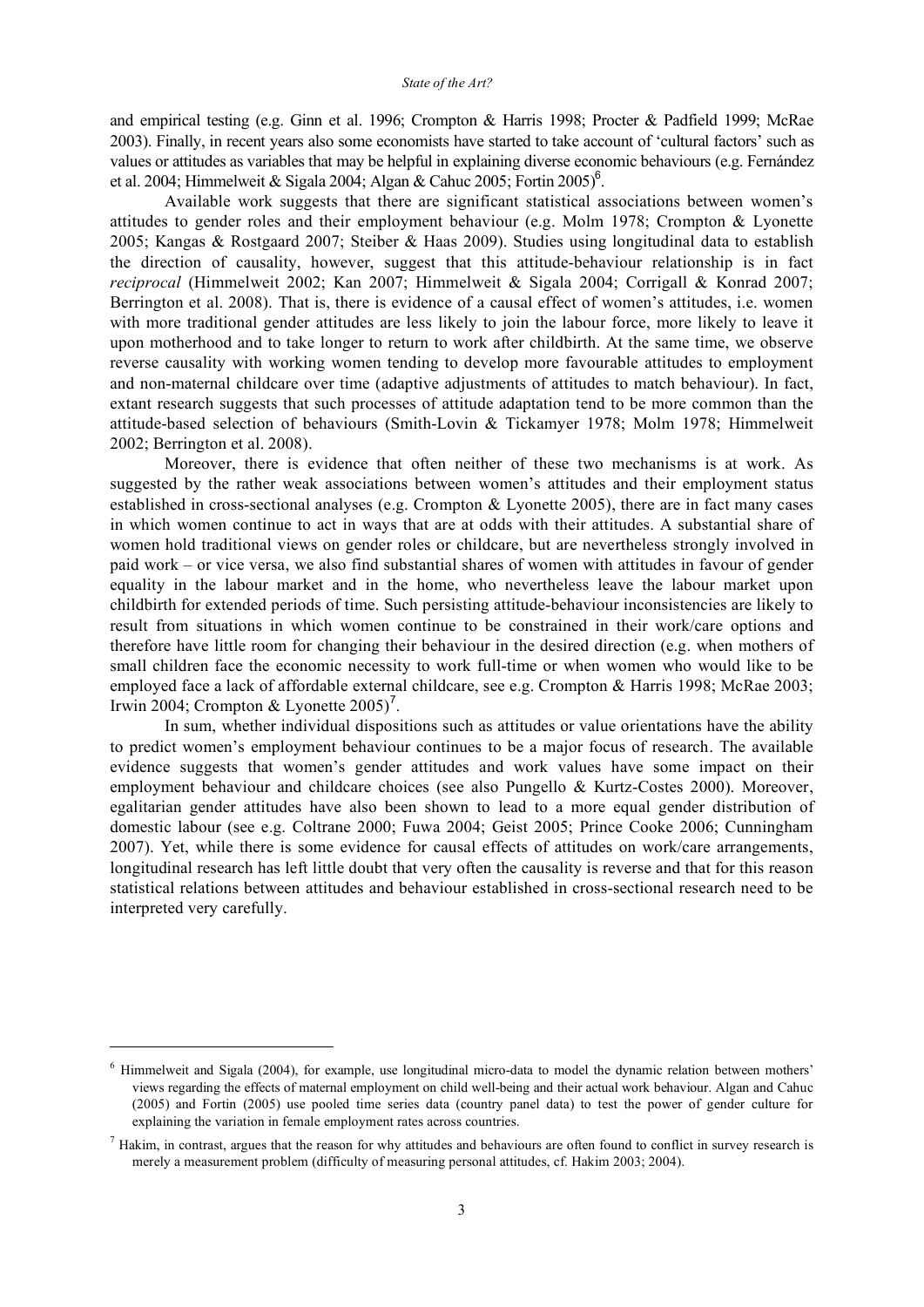## **Explaining Differences across Countries**

#### *The theoretical approaches*

We observe substantial differences across countries regarding female employment trajectories across the life-course (e.g. Stier et al. 2001; Aliaga 2005; Vlasblom & Schippers 2006; Anxo et al. 2007). The dominant framework of explanation for such national variations is founded on the aforementioned theoretical approaches, pertaining to micro-level theories of action. While some scholars focus more strongly on economic rationalities – following an 'institutionalist approach' – other scholars emphasise normative rationalities in women's choices – supporting a 'culturalist approach'. The former link national differences in women's employment mainly to the different degrees of state support for continuous female employment (Lewis 1992; Ostner & Lewis 1995; O'Connor et al. 1999; Sainsbury 1999; Daly & Lewis 2000; Siim 2000), while the latter claim that national differences in work/care arrangements can be explained by differences in the prevailing gender culture (for overview, see Kremer 2007). Pfau-Effinger (2004), for instance, emphasises the importance of cultural values and ideals of the 'correct' division of labour between the sexes for understanding gendered work/care practices. Yet, she advocates an 'integrative approach' that accounts for both institutional as well as for cultural factors, emphasising that the 'gender arrangement' is not necessarily coherent: social change can lead to the development of cultural values that are not in line with the ideologies underpinning the current institutional setup. The baseline of this argument is that, given the potential for asynchronies and discrepancies in institutional and cultural development, we need to look at the impact of both, institutional and gender cultural factors in order to understand gendered practices of work and care.

#### *The empirical evidence*

<u>.</u>

There are many studies that model female labour supply based on micro-data in single countries, and a large body of work that investigates cross-country differences in women's employment using aggregate data (e.g. Jaumotte 2004; Algan & Cahuc 2005; Fortin 2005). However, efforts to combine these two approaches in a *micro-macro design* are rather scarce. Among the first attempts to model women's employment behaviour based on pooled micro-data for a number of countries that assess both the effects of individual characteristics and the effects of macro-conditions by incorporating such information directly into their models, are the studies by Stier, Lewin-Epstein and Braun (2001) and by Van der Lippe (2001). Both studies present evidence for the impact of state policies supportive of female employment on women's probability of paid work. Yet, these results are to be treated with some caution given the method of analysis, i.e. single-level regression models, which are inapt for handling data sampled from clustered populations (e.g. women nested in countries) and may for this reason overstate the true impact of any macro-level effects (e.g. of state policy). Studies that apply multi-level analysis (e.g. Uunk et al. 2005; Pettit & Hook 2005; Steiber & Haas 2009) to the comparative study of women's employment are held to arrive at more accurate (and conservative) estimates of institutional effects than those derived from single level regression models (cf. Ward & Dale 1992).

The latter studies uniformly confirm the importance of institutional factors and in particular of childcare policy for explaining the variation of women's employment behaviour across countries, while evidence for cultural effects is more inconsistent. Uunk, Kalmijn and Muffels (2005) for example use data from the European Community Household Panel for 13 countries to model the effect of institutional and cultural factors on the magnitude of *longitudinal child effects* among first mothers<sup>8</sup>. Their findings suggest that a higher level of public childcare provision has a positive impact on mothers' employment (i.e. the greater the availability of public childcare in a country, the less likely first mothers are to reduce their paid work involvement after childbirth when compared to their situation before the birth). Moreover, they consider gender role values that prevail in a society as an

<sup>&</sup>lt;sup>8</sup> Uunk et al. use longitudinal data to create a measure of the child effect (comparing women's employment situation before birth and two years after birth in terms of working hours). The change in working hours between the two time points is the measure of the magnitude of the 'child effect' used as the dependent variable.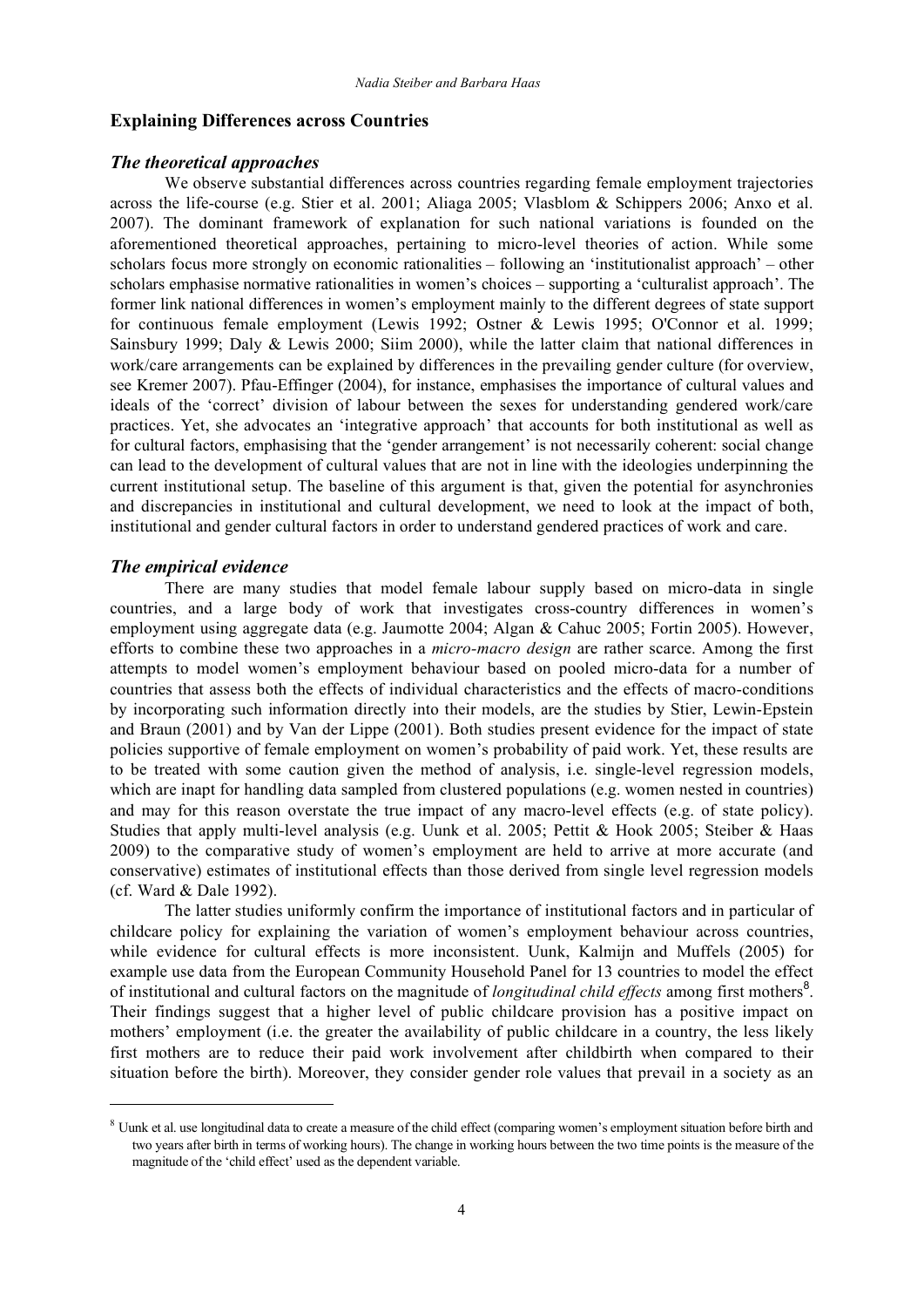alternative explanation for the varying degrees of female employment continuity across countries, arguing that in Western Europe state efforts to facilitate maternal employment tend to co-vary with more modern conceptions of women's role in society. Yet, their findings suggest that gender culture (i.e. mean support for egalitarian gender values at the country-level) does not exert an effect independent of public childcare provision. The authors thus conclude that institutions appear to be more important than culture in shaping mothers' labour supply.

Pettit and Hook (2005) also attempt to find explanations for cross-country differences in the magnitude of 'child effects'. In contrast to Uunk et al., they draw on cross-sectional data, arriving at a *measure of child effects* by comparing the employment behaviour of childless women with the one of mothers. Their findings suggest that small children affect women's employment significantly less in countries that provide public childcare and parental leave (the latter effect declining at greater leave duration), while national gender cultures (measured as the share of parliamentary seats occupied by women) lack explanatory power regarding cross-national differences in women's employment.

Steiber and Haas (2009) also use cross-sectional data, but in contrast to Pettit and Hook (2005), who measure *cross-sectional child effects* as the difference in work behaviour between mothers and non-mothers, they focus on the employment status of mothers of children below school age. This research design is selected as it is during the early childrearing phases when the most substantial cross-national differences in women's labour market behaviour are observed (Gornick et al. 1998). Testing a multi-level model of maternal employment in 26 countries, Steiber and Haas find significant positive effects of public childcare provision on mothers' paid work involvement, while again there appears to be no straightforward relationship at country-level between mothers' employment patterns and cultural variations (measure: prevalence of the attitudes at country-level that '*A man's job is to earn money; a woman's job is to look after the home'* and '*A pre-school child is likely to suffer if his or her mother works*').

Overall, available studies that use a *micro-macro approach* to modelling country-differences in women's employment tend to suggest that the provision of public childcare and of parental leave (up to a certain length) tend to mitigate the effect of the arrival of children on women's paid work involvement, while there is no evidence for cultural effects. Yet, it is to be noted that the aforementioned studies face restrictions in terms of sample size (i.e. the number of countries as cases for comparative analysis); thus, evidence for cultural effects on top of institutional effects is obviously hard to come by. Fortin (2005) by contrast uses data for 25 countries measured at two time points (World Values Study), arriving at a sample of 50 country-level units. Her study follows a *macromacro design*, testing the impact of country-level factors on women's national employment rates. Her findings suggest that national gender culture (measure: prevalence of the attitude that scarce jobs should go to men first) does exert an independent effect on women's rate of employment, and that the impact of care policy (measured in terms of the public expenditure on childcare) is overestimated when cultural factors are not controlled for. In a similar vein, Algan and Cahuc (2005), use three waves of data from the World Values Study for 19 countries (yielding a total sample of 49 at countrylevel) to test the impact of family policy and of national gender culture on women's employment rates. And as Fortin did, they also find evidence for significant effects of both factors<sup>9</sup>.

## *The lack of fit*

<u>.</u>

As outlined in the previous section, there is mounting empirical evidence for the impact of policy and of gender culture on women's, and in particular on mothers', employment behaviour. Yet, when we look at the association between childcare policy indicators and measures of gender culture on the one side, and female employment rates on the other, it becomes clear that these two factors lack explanatory power for many of the country-differences in women's employment (Graphs 1 & 2). For instance, the view that varying degrees of support for mothers' employment can predict national

<sup>&</sup>lt;sup>9</sup> Time-series data (i.e. country panel data) typically contain greater variation in country-level variables; affording the researcher with greater opportunities to disentangle different institutional/cultural effects. For a discussion of the limitations of the macro-macro design, see Conclusions.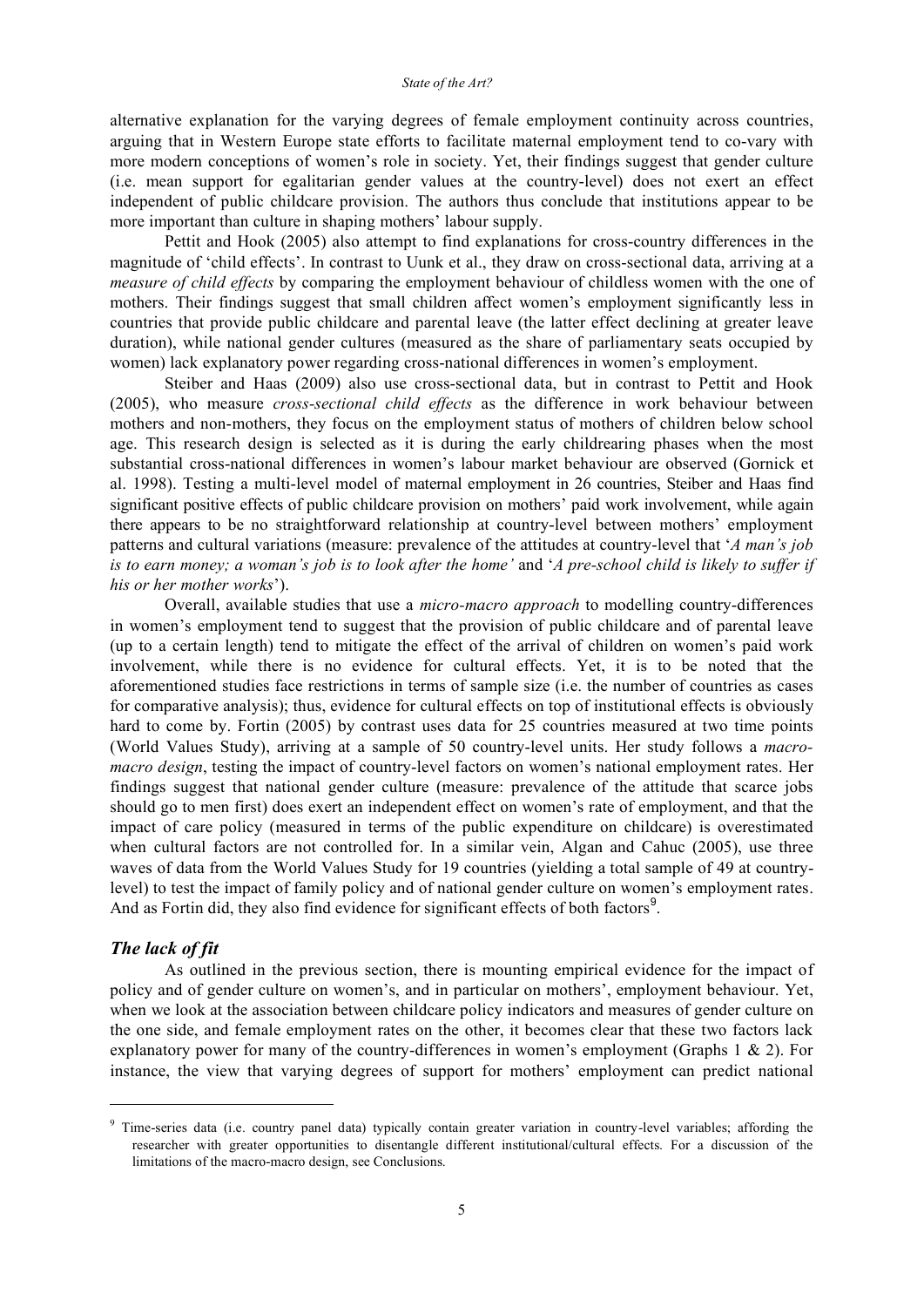differences in prevailing work/care arrangements fails to explain women's strong involvement with the labour market in countries such as in Portugal or in the Baltic states, where the childcare infrastructure is rather poorly developed and where gender culture is not supportive of mothers' participation in the labour market (cf. Steiber 2007).

Overall, neither the 'institutionalist' nor the 'culturalist' approach can sufficiently explain the diversity in women's employment behaviour across Europe (see also Daly & Rake 2003; Crompton & Lyonette 2006; Haas et al. 2006; O'Reilly 2006; Kremer 2007). There is no straightforward relationship between women's patterns of labour market participation and institutional arrangements, or with prevailing gender role values (for a differentiated multi-level analysis of the impact of gender attitudes, on the one hand, and of ideals of childcare to safeguard child well-being, on the other, see Steiber & Haas 2009). As becomes evident, additional explanatory factors are necessary for a better understanding of cross-national differences in women's employment behaviour – especially when the geographical scope of analysis is enlarged to include Southern, Central and Eastern Europe. The common theoretical framework – focusing on institutional and cultural explanations – that has been developed with a view mainly to Western and Northern Europe and the US, is clearly less applicable to these countries. The reasons for this are discussed in more detail in the following section.

## **Graph 1: Childcare coverage and female employment rates (full-time equivalents)**





*Source*: Steiber (2007): The Linkages between Work and Family: State of Knowledge and Policy Implications. EqualSoc Policy Paper.

\* Share of respondents (strongly) disagreeing that pre-school child suffers when the mother works (calculated based on data from the ISSP 2002).

#### *Alternative explanations*

First, some scholars have argued that in less well-off countries women tend to be strongly involved in the labour market even if this is neither institutionally supported nor culturally approved, because they simply face the economic necessity of having to work (e.g. Braun et al. 1994; Haller & Hoellinger 1994; Uunk et al. 2005; Haas et al. 2006). From this perspective, the expectation would be that women engage more strongly in paid work in less affluent countries, all else being equal. Uunk, Kalmijn and Muffels (2005) test this hypothesis on a sample that includes the less prosperous Southern European countries. Their findings suggest that, at equal levels of childcare, a higher level of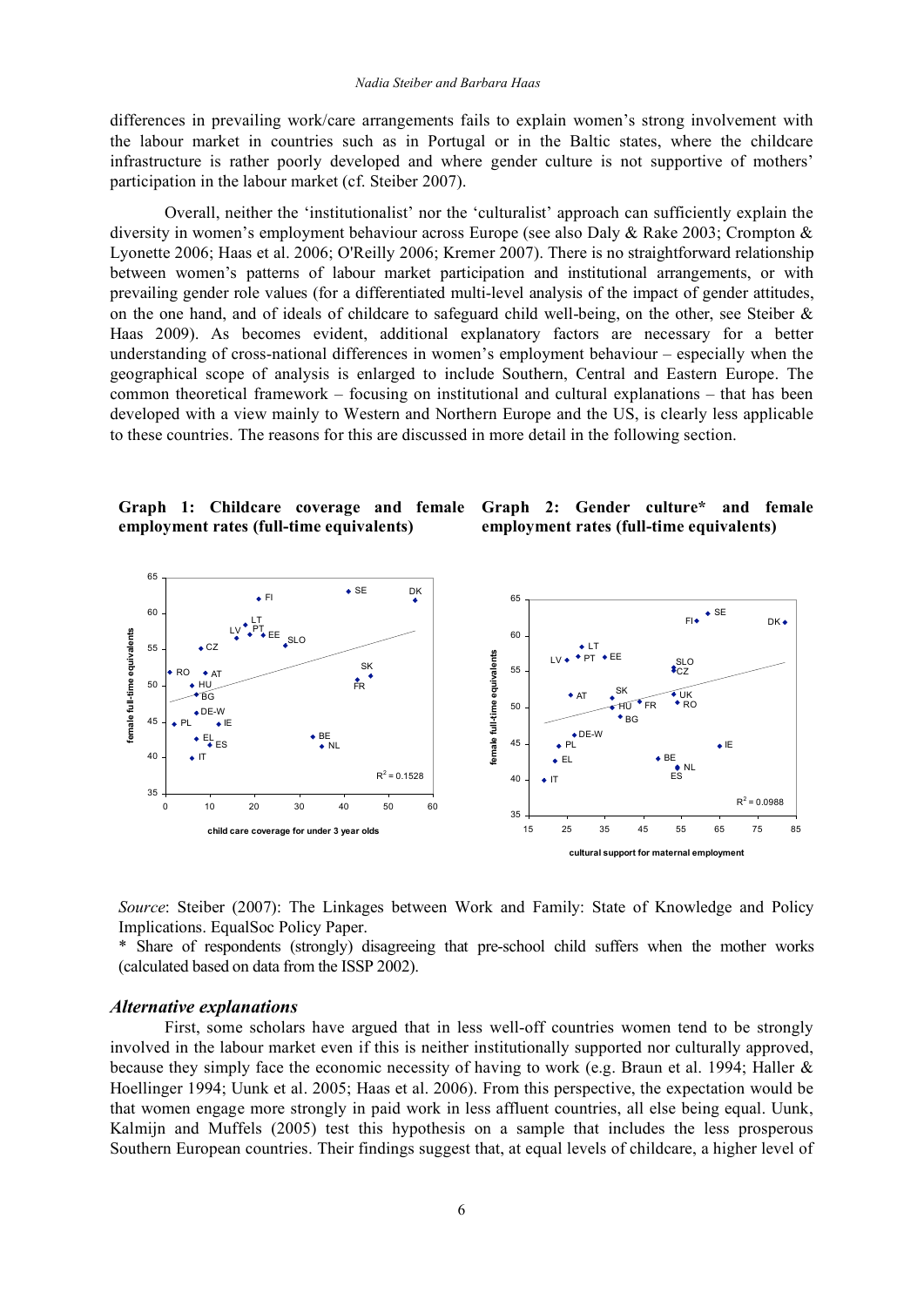affluence (in terms of GDP/capita) increases the odds that women reduce their work hours or leave the labour force upon first birth. While the authors interpret this as supporting evidence for the presence of an 'economic affluence effect', some caution is warranted. This study uses a longitudinal difference measure that compares women's level of work involvement prior to first birth with their behaviour two years after the birth – thus reflecting changes in women's working hours over time, irrespective of the *level* of pre-birth involvement. This is problematic, as the same outcome, i.e. *small longitudinal child effects*, is observed both in countries where most women have continuous employment careers (in the Nordic countries, France or Portugal) as well as in countries where many women are already excluded from the labour market prior to first birth (e.g. in Spain)<sup>10</sup>. Moreover, the fact that the more affluent countries in the sample (Austria, Germany, the Netherlands and the UK, see Uunk et al. 2005: Table 2) are at the same time the countries where mothers frequently switch to part-time work, creates the suspicion that the observed negative effect of economic affluence on women's change in working hours around first birth may in fact be driven by another correlated factor, such as the availability/spread of part-time work (cf. Steiber & Haas 2009).

Second, it has been argued that in addition to the opportunity structures that shape women's incentives to enter the labour market, account needs to be taken of the (often constrained) opportunities to find employment among those who want to work (e.g. Van Ham & Büchel 2006; Haas et al. 2006). Unsurprisingly, there is evidence for negative effects of high unemployment on women's likelihood of being employed (e.g. Pettit & Hook 2005; Van Ham & Büchel 2006). However, we need to be aware that the mechanisms underlying the impact of unemployment on women's labour market behaviour are not trivial. While high female unemployment tends to discourage female participation, high rates of male unemployment may also have the opposite effect (e.g. Jaumotte 2004), when women aim to compensate for their partner's unemployment ('added worker effect'). Moreover, as shown by McGinnity (2004) such 'added worker effects' are observable in some (e.g. Germany) but not in other countries (e.g. the United Kingdom where unemployment benefits are means-tested against family income).

Third, it is commonly argued that a lack of part-time opportunities constrains women's employment, i.e. that more mothers would join the labour market in the event that such opportunities were more readily available (e.g. Del Boca 2002; Gutiérrez-Domènech 2005). The theoretical impact is two-fold. On the one hand, the availability of part-time work allows women to combine employment with childcare and may encourage some mothers to stay in or join the labour market who would otherwise not be employed (hypothesised positive effect on participation rate). On the other hand, part-time work may also have the opposite effect on women's labour supply, i.e. when mothers tend to work shorter hours, if they have the option (hypothesised negative effect on working hours). The available evidence suggests that the impact of the availability of part-time work varies significantly across countries. Del Boca et al. (2005) for instance show that the regional availability of part-time opportunities has a positive effect on women's employment in Italy but not in France or the United Kingdom, where this type of employment tends to be of lower quality (see also Del Boca et al. 2009).

Findings that point to cross-country variations regarding the role played by institutional factors in shaping women's labour supply can be explained by the fact that seemingly similar institutional conditions such as comparable levels of childcare availability or part-time employment opportunities, in reality, reflect very different social realities (e.g. when available care services or part-time jobs differ in terms of quality). Clearly, a central problem in this context is the issue of measurement, i.e. the comparability of indicators across societal contexts – regarding indicators both of women's employment and of institutional and labour market conditions (cf. Jonung & Persson 1993; Plantenga & Hansen 1999; O'Reilly 2006; 732; Plantenga et al. 2009). The commonly available indicators often lack comparability across societal contexts and time. On a more basic level, there may simply be measurement problems with the result that indicators are not able to reflect the country-specific

1

<sup>&</sup>lt;sup>10</sup> The advantage of this approach over studies which infer child effects from cross-sectional data is the possibility of controlling for unobserved differences between mothers and non-mothers.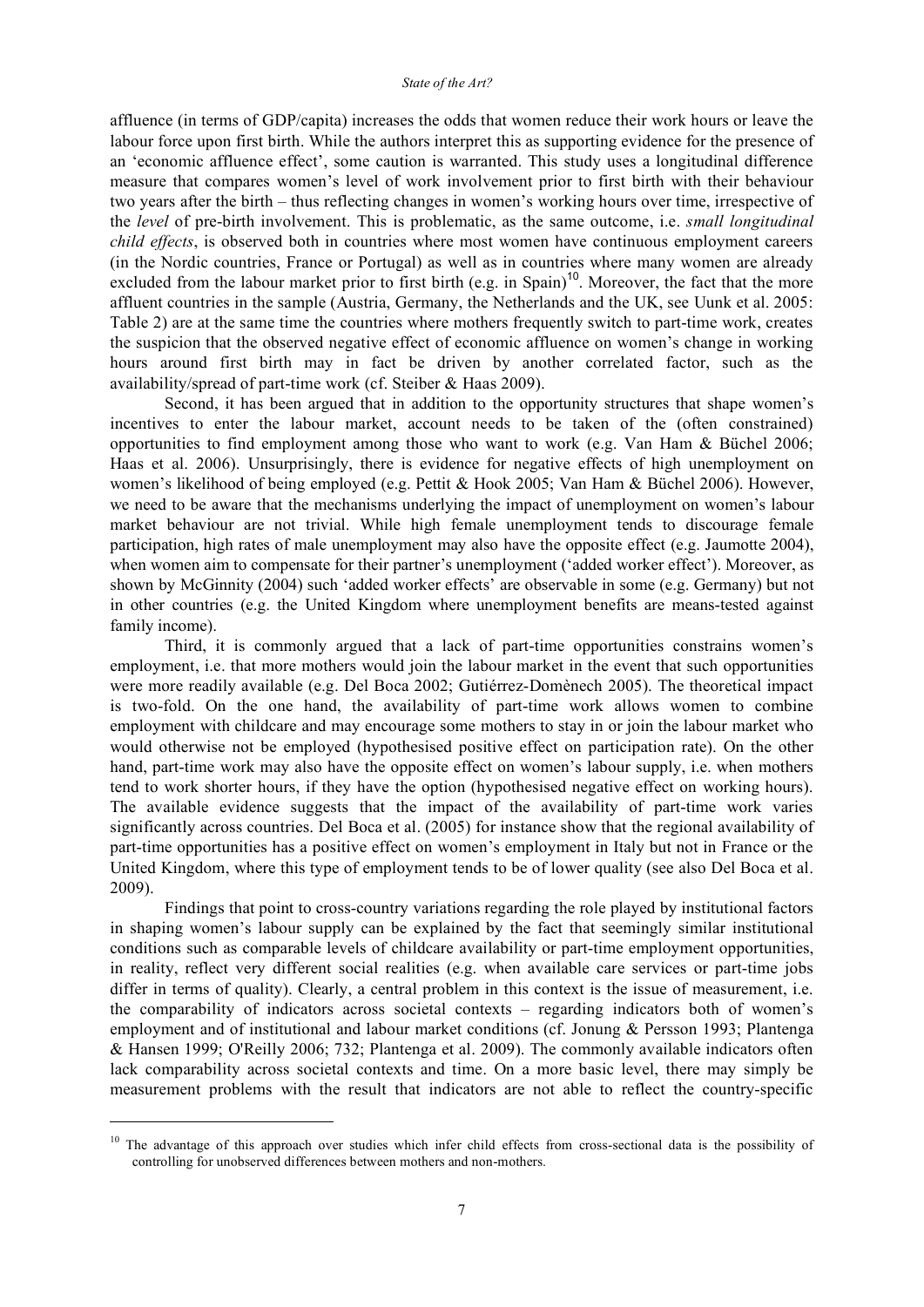features of certain policies or outcomes – or chances therein over time (e.g. the commonly used childcare indicators which do not allow for a comprehensive understanding of the specificities and historical evolution of countries' care policy). On top of this, comparative research typically fails to acknowledge that single institutional dimensions cannot be analysed in isolation from each other – in order to understand their impact, they need to be contextualised (see also Conclusions).

## **Gaps in Knowledge and Avenues for Future Research**

Having outlined the theoretical approaches used and empirical findings deriving from comparative research on women's employment, in this section we highlight some gaps in knowledge and propose avenues for future research. First, we outline two recent (and to date rather underdeveloped) strands of research which emphasise, on the one hand, variations across societal contexts in the ways in which women's employment is shaped by their individual characteristics and, on the other hand, variations across different groups of women in the way that contextual factors shape their labour supply<sup>11</sup>. Second, we review some recent research which improves over prior work in methodological terms and which sheds doubt on earlier findings that suggest causal effects of children and of care policies on mothers' employment.

## *Variation of individual-level effects across countries*

1

Apart from cross-country variations with regard to the impact of children on female employment, national variations in other individual-level effects have not yet been the object of much research. This research is warranted, however, given the available evidence on effect heterogeneity across countries. For example, extant research has revealed interesting variations across countries with regard to the size of education-based gaps in female labour market participation (Gustafsson et al. 1996; Rubery et al. 1999; Gutiérrez-Domènech 2005; Vlasblom & Schippers 2006). Furthermore, a recent meta-analysis of applied research suggests significant cross-country differences in the degree to which women respond to changes in the wage rate by changing their labour supply (i.e. in terms of wage elasticities, Evers et al. 2008). Moreover, extant research shows that there are substantial crosscountry variations with regard to how women's labour supply is affected by their partners' income (e.g. McGinnity 2004; Matysiak & Steinmetz 2008). Finally, there is also evidence suggesting that women's attitudes have a stronger impact on their employment and the gender division of domestic labour in some than in other countries (Fuwa 2004; Geist 2005; Steiber & Haas 2009). Yet, attempts to identify possible reasons for such cross-country differences in the predictive power of attitudes are scarce. An important avenue for future research is the investigation of how attitude-behaviour relations differ across situational contexts – of the conditions under which attitudes have a greater potential for predicting behaviour, and conversely, of the factors that catalyse processes of attitude adaptation. Moreover, given the evidence on persisting incongruences between attitudes and work/care behaviours (see above), social science research is called upon to investigate situations in which behaviours remain in contradiction with attitudes over time.

In sum, available research shows non-negligible variations across countries (and over historical time<sup>12</sup>) with regard to how women's employment is shaped by factors such as by the arrival

 $11$  Although not explicitly recognised in available studies, these two strands of research are heavily interlinked in the sense that their findings point to the statistical significance of *cross-level interaction effects* between macro-level factors (such as care policies) and individual level characteristics (such as women's education). Technically such interaction effects can be interpreted in two ways – either arguing that policies have stronger or weaker effects on different groups of women, depending on their level of education, or arguing that policy environments affect education-based inequalities in women's employment. Societal factors that tend to narrow skill-based gaps in women's labour market participation appear to increase mainly the employment level of lower educated women, thereby reducing the overall gap. Such factors may include public childcare provision or lower female unemployment.

<sup>&</sup>lt;sup>12</sup> For example, there is evidence showing that, over recent decades, women's labour supply became less elastic, i.e. less responsive to their own wages and those of their husbands (Blau & Kahn 2007).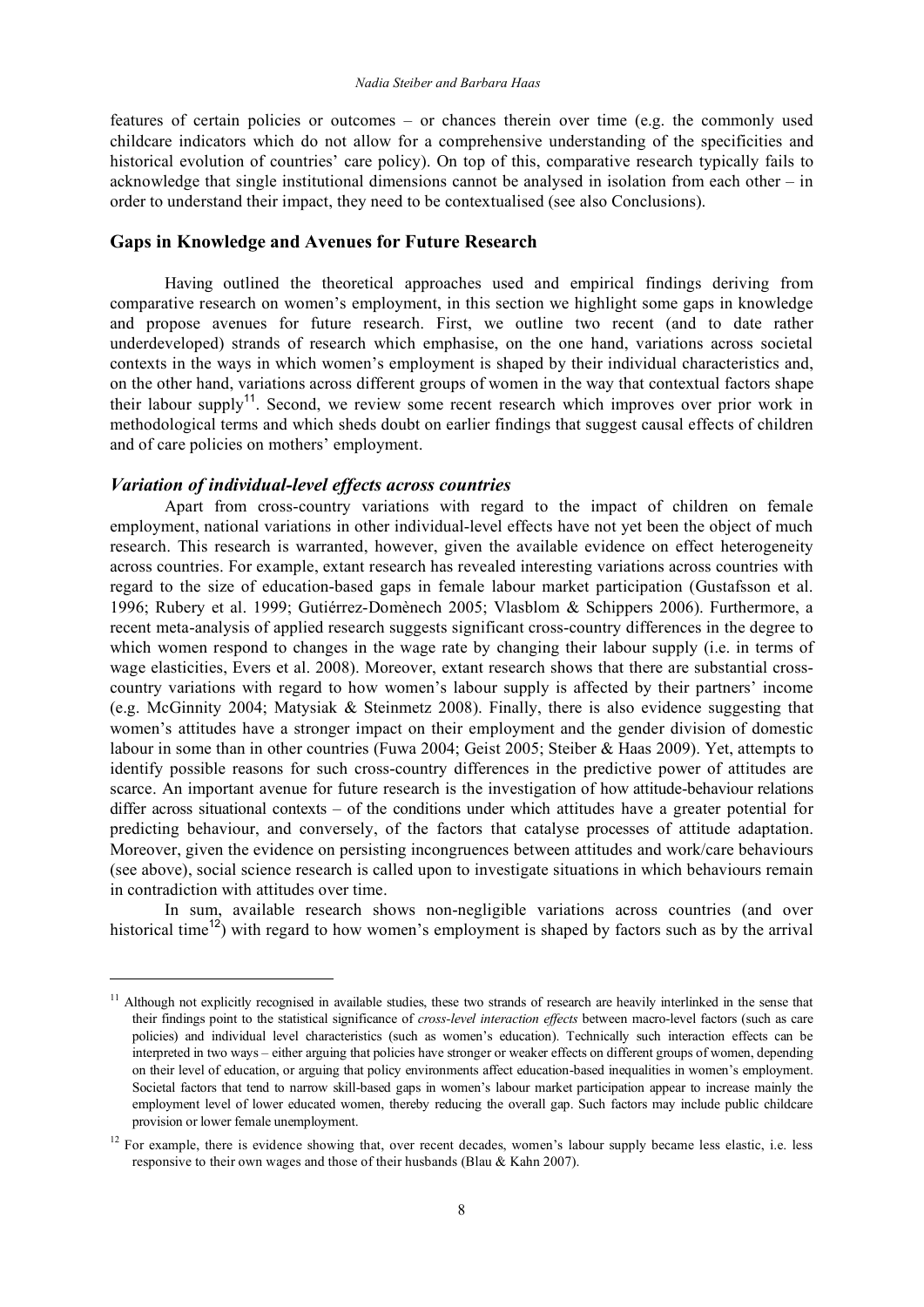of children, by their own education and income potential and the income of their partners, or by their own gender attitudes and work values. However, to date there is little knowledge about the determinants of such variations.

## *Group-specific effects of institutional factors*

1

Research on women's employment has also started to account for the heterogeneity of women within countries, looking at potential variations between different groups of women with regard to how they respond to different policy environments. Connelly and Kimmel (2003), for instance, study the effect of childcare costs on women's employment, differentiating between single and married mothers. They find significantly stronger effects on single mothers. Del Boca et al. (2009) investigate the impact of diverse policies on women with varying levels of education. Their findings show that the employment decisions of less educated women are more strongly affected by parental leave provisions and family allowances, the availability of public childcare and part-time work than is the employment of more highly educated women. In a similar vein, Stadelmann-Steffen (2007) investigates the heterogeneous effects of regional care policy in Switzerland. Distinguishing three groups of women, she finds the employment behaviour of medium-level educated women to be most strongly affected by the availability of childcare when compared to both their more or less highly educated counterparts. Sánchez-Mangas and Sánchez-Marcos (2008) test education-based variations in women's responsiveness to a policy change introduced in Spain in 2003 when employed mothers of children aged under three were provided with a monthly cash benefit. Their findings suggest that only mediumlevel educated women responded to the policy change by increasing their labour market participation.

Overall, the recent literature suggests non-negligible heterogeneity in the effects of care policies on the employment and fertility behaviour<sup>13</sup> of different groups of women. Such novel insights from applied work in different countries highlight that the estimation of 'mean effects' for the general population may conceal important policy effects on certain sub-groups of women. While the establishment of effect heterogeneity is clearly an important step forward, more in-depth research is needed to enhance our understanding of the individual-level mechanisms that result in observed groupspecific effects. One could plausibly expect women who already have a strong work orientation and labour market attachment to be less responsive to the work incentives created by state policy than those who have less need or desire to engage in paid work. How researchers tend to define or proxy women's propensity to work tends to vary across disciplines, however. Economists traditionally focus on women's opportunity costs of work and therefore typically assume more highly educated women to be more strongly work-oriented. In the sociological literature the notion of women's work-orientation has come to be strongly associated with the work of Hakim. In her 'Preference Theory' (Hakim 2000) she emphasises women's heterogeneity in terms of their work-lifestyle preferences and distinguishes between three types of women: the *home-centred*, who prioritise family life and children and prefer not to work, the *work-centred*, who prioritise their own careers and are strongly committed to work, and the *adaptive*, who want to combine family and work and are not totally committed to their careers. The latter are held to be the ones, who are most responsive to state policies. Notably, the allocation of women to these three types does not follow educational divides, according to Hakim. In stark contrast to human capital theory, she claims that women's decisions to obtain higher education cannot be used as indications of their preferences in favour of a labour market career – allegedly women invest in education as cultural capital which is valuable both in the labour market but also in the marriage market.

<sup>&</sup>lt;sup>13</sup> Haan and Wrohlich (2009) show that the provision of public childcare for all children aged below 3 would significantly increase the employment level of German mothers. Moreover, while the study furthermore suggests a non-significant 'mean effect' of universal childcare provision on fertility (i.e. for the average woman), the more in-depth investigation of the impact on different subgroups reveals larger positive fertility effects for more highly educated women.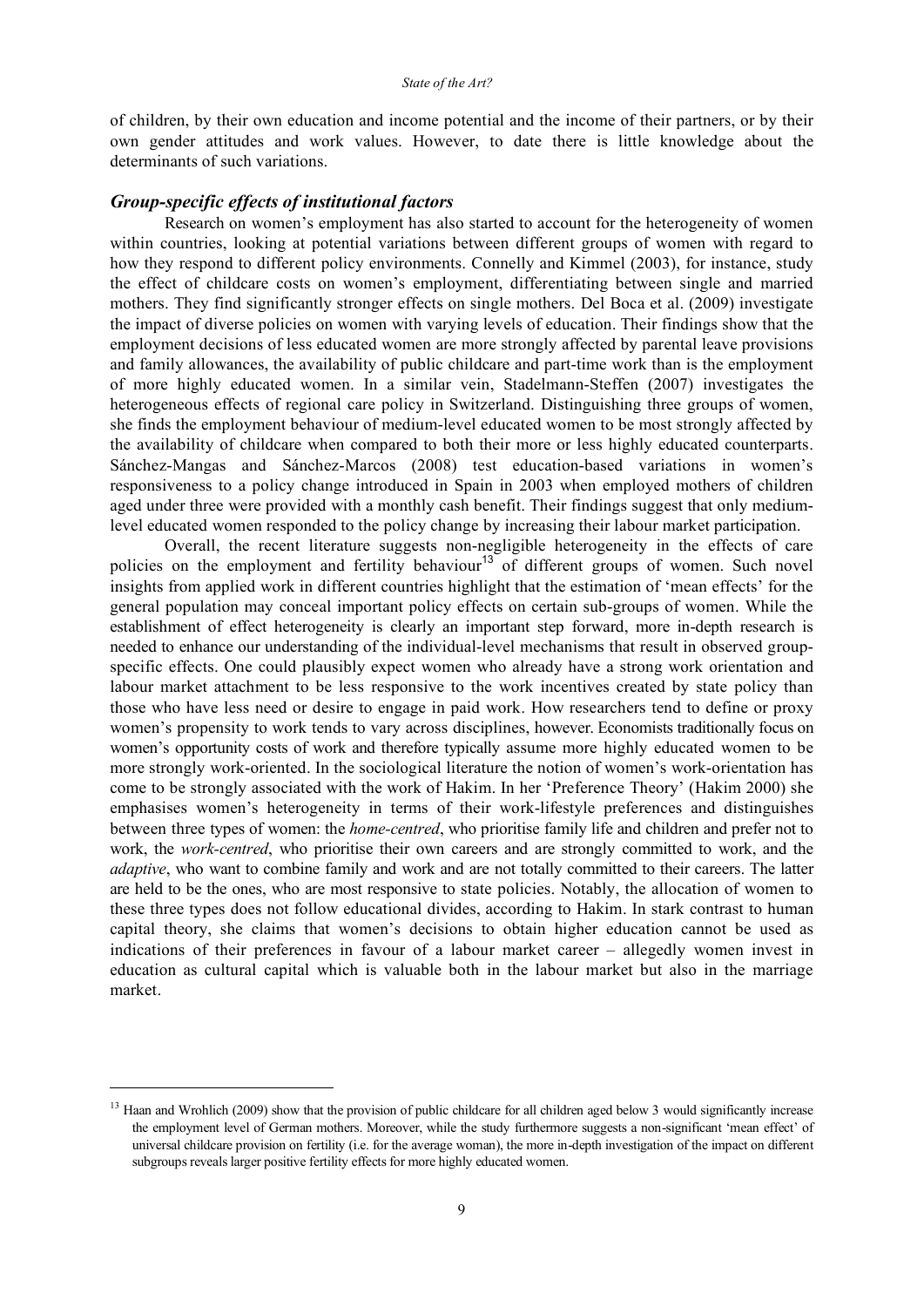#### *Methodological advances*

1

Research on women's employment has had a new impetus through research which has applied advanced econometric techniques. These studies address the problem of causality, casting doubt on earlier findings with regard to the 'effects' of children or of family policy on women's labour supply. First, applied research confirms that women's likelihood of labour market participation decreases with the arrival of children as the costs of childcare lower women's effective market wage. It has emerged, though, that couples treat their labour supply and family formation as simultaneous aspects of a joint decision, shedding doubt on the assumption of unidirectional causality. In other words, fertility has been found to be *endogenous* to women's labour supply<sup>14</sup>. In addition to the causal effects of the arrival of children on parental labour supply, there is *reverse causation* with changes in parents' labour market involvement affecting their fertility decisions (Xie 1997; Angrist & Evans 1998). Recently, a number of studies have emerged, which estimate child-bearing and employment in a simultaneous equations framework (e.g. Del Boca et al. 2009; Haan & Wrohlich 2009; Michaud & Tatsiramos 2009) to account for the potential *endogeneity* of fertility when modelling women's labour supply. Overall, this type of research highlights the great importance of choosing appropriate methodological techniques in order to avoid drawing the wrong conclusions (e.g. about policy effects on fertility and/or women's employment) from studies that fail to account for the fact that employment and fertility decisions are the result of a dynamic process.

Second, some researchers have expressed doubt about the genuine causality of the effect of childcare availability on women's employment behaviour. An important source of bias in estimating such effects are the *indicators* that are commonly used in comparative analyses such as childcare coverage (i.e. share of children in different age-groups cared for in formal institutions). Clearly, mothers' actual use of childcare and their employment behaviour are mutually endogenous (i.e. they affect one another), which makes it hard to judge whether or not the associations between the two reflect a causal 'policy effect'. For this reason, analyses using aggregate-indicators of childcare can only draw very tentative links between care infrastructures and women's observed employment behaviour. To gauge the true impact of childcare, we need longitudinal data on women's employment at the individual-level, combined with indicators of childcare availability that show some variation across individuals (e.g. differential access to, or price of, care services depending on number/age of children, household income, place of living). In this context, it has also been argued that much of the available research on the impact of childcare availability on women's labour supply fails to account for the fact that informal care can be an important substitute for formal childcare services. Under the assumption that informal care covers the demand surplus that cannot be covered by the available formal childcare, an expansion of public childcare would largely crowd out informal care. As a consequence, both total childcare use and maternal labour supply would stay at the same level. Indeed, accounting for both the potential endogeneity of care availability to women's employment and for dynamics of substitution between informal and formal care by applying state-of-the-art evaluation techniques<sup>15</sup>, a number of recent studies do indeed find hardly any causal effects of the expansion of public childcare (or the lowering of its price) on maternal employment (for overview, see Blau & Currie 2006; Havnes & Mogstad 2009). Findings of this kind cast serious doubt on the validity of earlier research that has used (typically time-invariant) aggregate indicators of public childcare. In particular, it questions the general wisdom that the differential availability of

<sup>&</sup>lt;sup>14</sup> For example, women with a stronger 'taste' for children may have lower unobserved ability to successfully participate in the labour market. In this case, this selection effect would drive the observed association between fertility and lower labour market participation rather than a causal child effect.

<sup>&</sup>lt;sup>15</sup> Research can deal with the fundamental problem that childcare access and prices are endogenous to the employment decision of women, by exploiting policy changes that create temporal and/or regional variation in care access/price. The methodological state-of-the-art for estimating the causal effects of the introduction or change of a policy is the difference-in-differences estimation approach. The crux in quasi-experimental approaches is to identify changes in childcare access/prices that are exogenous to mothers' employment decisions.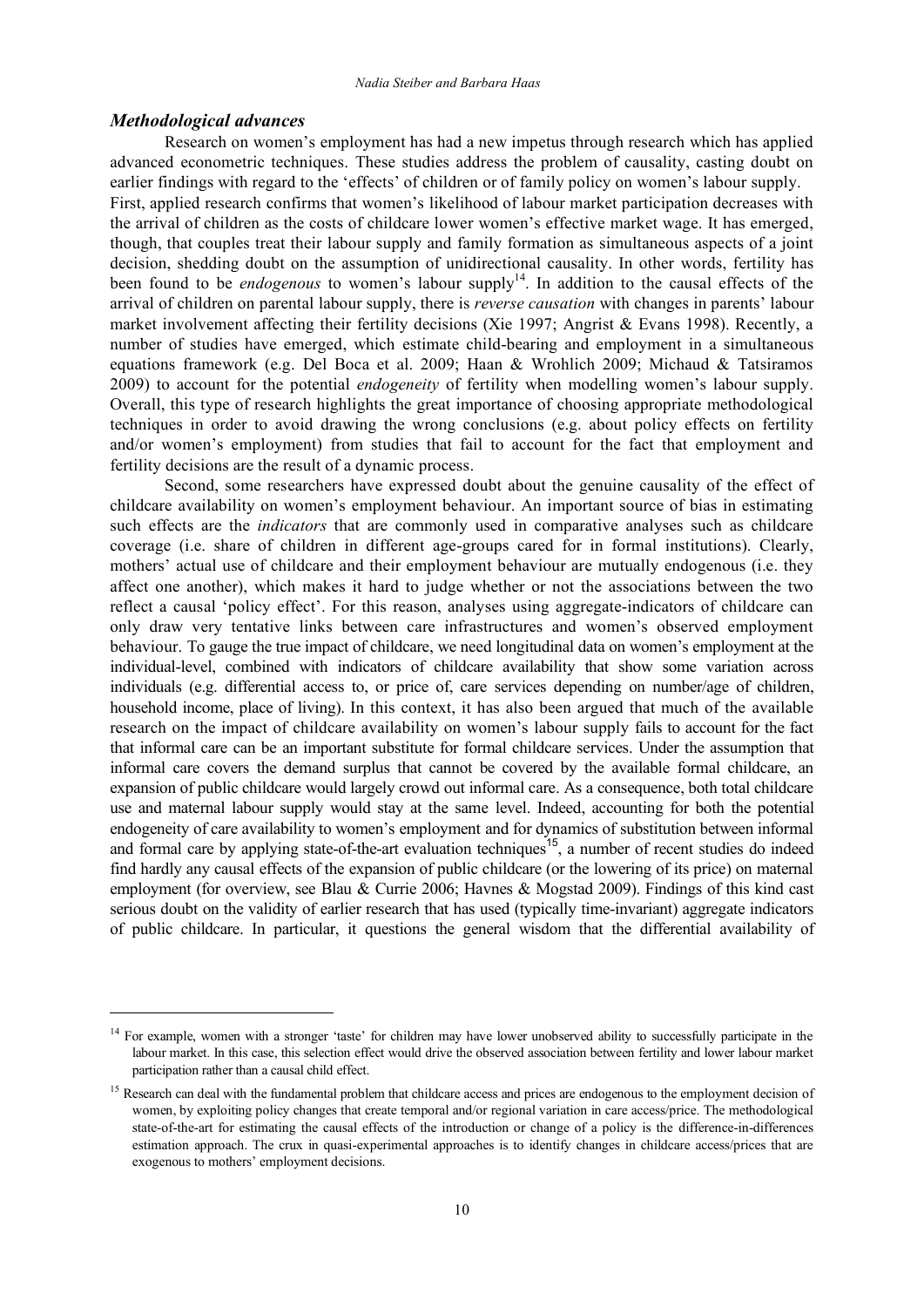affordable childcare services across societal contexts and time is the driving force behind the observed cross-country differences in maternal employment and of its rapid growth over the last decades<sup>16</sup>.

## **Conclusions**

1

Research on women's employment would benefit from adopting a multidisciplinary approach, i.e. from building on insights from research strands that focus more on rationalities of choice but also from more traditionally sociological research that puts the constraints to genuine choice to the fore. Most available comparative research, however, focuses on a limited set of explanatory factors, in the main focusing on national care and family policy as the main explanatory factor for cross-country differences in women's employment. This explanatory logic in the tradition of feminist welfare state analysis is, however, clearly too simplistic. First of all, it is inapt to explain the pattern of crossnational variations in women's employment. And secondly, it is built on the questionable assumption that the impact of state policies is universal, exerting similar effects on all women, in all countries and at all times.

It has been shown that similar policies (or other contextual factors) may have rather different impacts across countries. We thus need to be aware that very different constellations of factors may in fact produce apparently similar outcomes, i.e. national patterns of women's employment (Crompton & Lyonette 2006; Haas et al. 2006; O'Reilly 2006). To shed light on the *country-specific mechanisms* underlying aggregate outcomes (e.g. female employment rates), we need to understand how different institutional dimensions interact. As emphasised by the advocates of holistic approaches to comparative analyses who view societies as distinctive social units, analyses need to be based on a comprehensive understanding of the historical development of different institutional set-ups and their embeddedness in wider social, economic and cultural contexts. Cleary, this standard of in-depth analysis cannot easily be upheld in multi-country comparisons that demand a certain degree of standardisation with regard to how different institutional factors are measured.

On top of the heterogeneous effects of institutional factors across countries, available research also questions the common assumption that, at least within countries, institutional factors impact on all women in a similar manner. Yet, as outlined above, there is mounting evidence for differential effects on different types of women. Neither incentive/support structures for continuous female employment (e.g. availability of affordable care services and of part-time work opportunities), nor sets of constraints to female employment (e.g. lack of employment opportunities, normative constraints), work in the same way for all women.

What we can conclude from these insights into the presence of heterogeneous effects is that analyses taking a *macro-macro approach,* i.e. investigating associations between macro-level indicators of institutional conditions and some aggregate indicator of women's employment (e.g. participation rates), have very limited explanatory power. Using aggregate data the researcher has no means to pay attention to withincountry heterogeneity and cannot investigate whether contextual factors (e.g. family policies, labour market conditions) have the same or different effects on different groups of women. To enhance our understanding of the *individual-level mechanisms* that underlie associations between aggregate-level observations – between certain institutional configurations and women's average level of involvement in the labour market – more research is needed that leaves *the surface of aggregate-level associations* to study group-specific effects.

Studies that take a *micro-macro approach*, i.e. investigate the association between macro-level indicators (at regional or country-level) and women's employment at the micro-level, are in principle

<sup>&</sup>lt;sup>16</sup> The feminist welfare state literature typically assumes that women-friendly welfare states have actively supported the integration of women into the labour market by providing universal childcare, with the result that today we find comparatively high rates of both female employment and fertility in the Scandinavian countries (e.g. Siim 2000). One could argue, however, that causality has been reverse, with high numbers of (already) gainfully employed women having created political pressure for expanding subsidised public childcare (Huber & Stephens 2000; Pfau-Effinger 2000; Lundin et al. 2008; Havnes & Mogstad 2009). Hence, the expansion of public childcare provision in the Nordic countries can be seen as a reaction to, rather than a facilitator of, women's strong involvement with the labour market.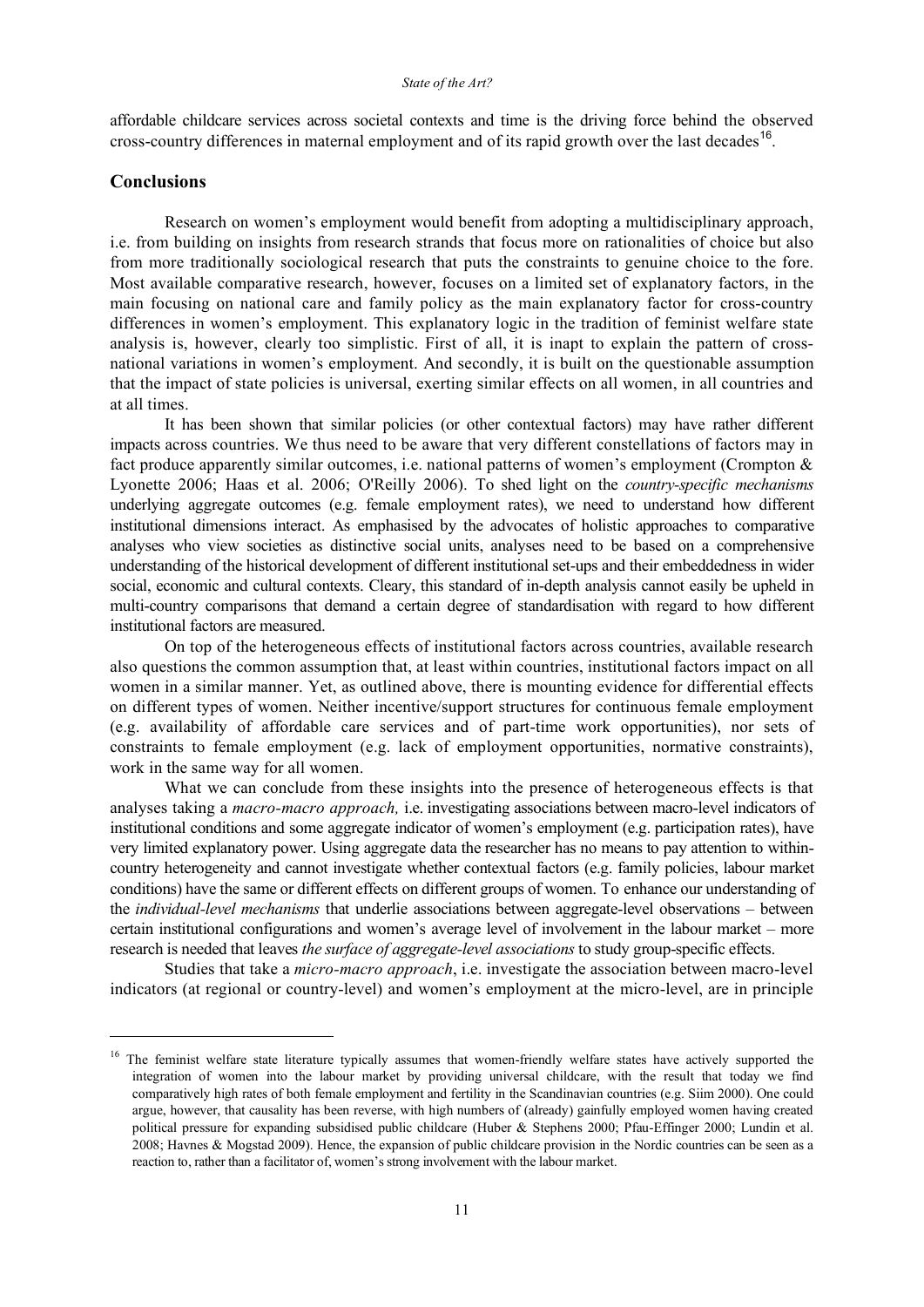#### *Nadia Steiber and Barbara Haas*

able to test potential group-specific effects by estimating cross-level interaction effects. Yet, in practice, such analyses tend to be severely restricted in terms of sample size, in particular regarding the level of variation in macro-level conditions (i.e. limited numbers of countries/regions often measured at only one point in time). Generally, studies that exploit *regional* variations in institutional conditions are better able to enhance our knowledge of the impact of contextual factors on women's employment behaviour than are cross-country comparative analyses. This is because studies that exploit within-country variations in contextual conditions (e.g. in terms of care provision or unemployment rates) are better able to hold other potentially confounding macro-level explanatory factors such as national policy configurations, business cycles or cultural factors, constant. In cross-country comparative analyses, by contrast, it is much more difficult to isolate the unique effect of certain institutional factors.

As highlighted by the growing number of studies using advanced econometric techniques to test the effect of policies on women's employment and fertility behaviour, however, an appropriate research design that is really able to address the *causal* impact of any macro-level factors, uses longitudinal micro-data and studies the impact of *changes in contextual factors* on *changes in women's behaviour* applying quasi-experimental research designs. Generally, it can be concluded that the impact of any macro-level factors, be it policies, other institutional settings or economic conditions, can only be properly assessed when its impact is studied in view of individual behaviour. Such a research design requires that macro-level factors (i.e. contextual conditions) are measured in such a way that there is variation across individuals (e.g. in how they are exposed to these conditions/policies, depending on their individual characteristics or place of living).

Last but not least, we want to emphasise that the available research has a strong focus on women's labour market behaviour, while a crucial aspect with regard to gender equality in the labour market tends to be neglected, namely the differences between women and men with regard to the reward structure of their employment. Cross-national research on women's employment patterns tends to stress the importance of developed work-family reconciliation policies for women's continuous labour market integration. Yet, higher participation rates of women do not necessarily reflect greater levels of gender equality, when women tend to be concentrated in lower quality employment. An important avenue for future research is the investigation of the 'causal effects' of family policies not only on female participation patterns across the family life-cycle but also on the quality of women's and men's work and their capacities to balance their work and family responsibilities.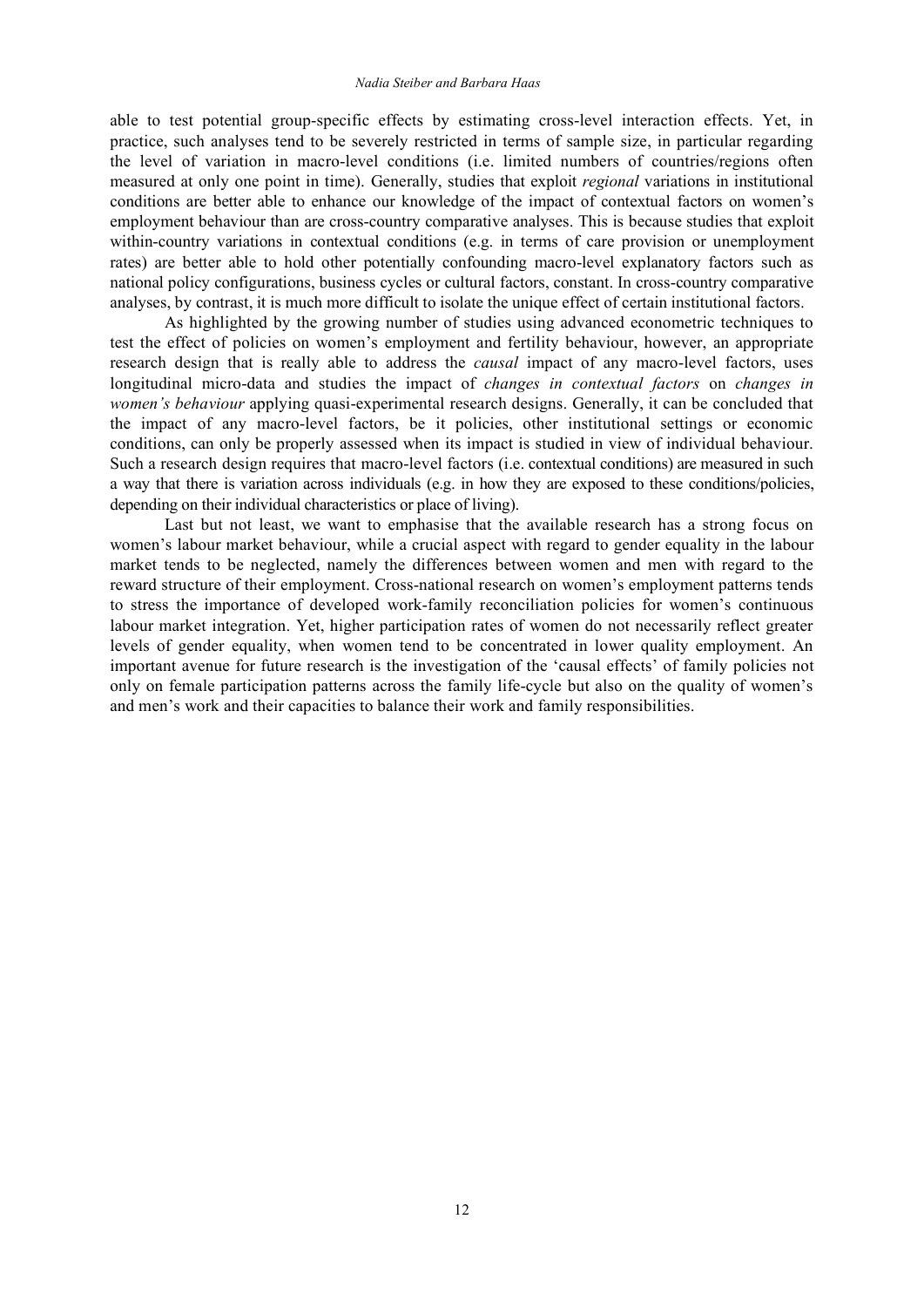#### *State of the Art?*

## **References**

- Algan, Y. and Cahuc, P. (2005) The Roots of Low European Employment: Family Culture?, IZA Discussion Paper No. 1683, Bonn: Institute for the Study of Labor (IZA).
- Aliaga, C. (2005) Gender Gaps in the Reconciliation Between Work and Family Life, Statistics in Focus 4/2005, Luxembourg: Eurostat.
- Angrist, J. D. and Evans, W. N. (1998) 'Children and Their Parents' Labor Supply: Evidence From Exogenous Variation in Family Size', *American Economic Review*, 88(3): 450-477.
- Anxo, D., Fagan, C., Cebrian, I. and Moreno, G. (2007) 'Patterns of Labour Market Integration in Europe-a Life Course Perspective on Time Policies', *Socio-Economic Review*, 5(2): 233-260.
- Becker, G. S. (1991) *A Treatise on the Family: Enlarged Edition.* Cambridge, MA: Harvard University Press.
- Berrington, A., Hu, Y., Smith, P. W. F. and Sturgis, P. (2008) 'A Graphical Chain Model for Reciprocal Relationships Between Women's Gender Role Attitudes and Labour Force Participation', *Journal of the Royal Statistical Society*, 171(1): 89-108.
- Blau, D. M. and Currie, J. (2006) 'Pre-School, Day Care, and After-School Care: Who's Minding the Kids?,' in Hanushek, E. A. and Welch, F. (eds) *Handbook of the Economics of Education. Vol. 2.*
- Blau, F. and Kahn, L. (2007) 'Changes in the Labor Supply Behavior of Married Women: 1980-2000', *Journal of Labor Economics*, 25 393-438.
- Blundell, R. and MaCurdy, T. E. (1999) 'Labor Supply: A Review of Alternative Approaches,' in Ashenfelter, O. and Card, D. (eds) *Handbook of Labor Economics Volume 3.* Amsterdam: Elsevier Science.
- Braun, M., Scott, J. and Alwin, D. F. (1994) 'Economic Necessity or Self-Actualisation? Attitudes Toward Women's Labour Force Participation in East and West Germany', *European Sociological Review*, 10(1): 29-47.
- Coltrane, S. (2000) 'Research on Household Labor: Modeling and Measuring the Social Embeddedness of Routine Family Work', *Journal of Marriage and the Family*, 62(4): 1208-1233.
- Connelly, R. (1992) 'The Effect of Child Care Costs on Married Women's Labor Force Participation', *The Review of Economics and Statistics*, 74 83-90.
- Connelly, R. and Kimmel, J. (2003) 'Marital Status and Full-Time/Part-Time Work Status in Child Care Choices', *Applied Economics*, 35(7): 761-777.
- Corrigall, E. A. and Konrad, A. M. (2007) 'Gender Role Attitudes and Careers: A Longitudinal Study', *Sex Roles*, 56 847-855.
- Crompton, R. and Harris, F. (1998) 'Explaining Women's Employment Patterns: Orientation to Work Revisited', *British Journal of Sociology*, 49(1): 117-136.
- Crompton, R. and Lyonette, C. (2005) 'The New Gender Essentialism Domestic and Family 'Choices' and Their Relation to Attitudes', *The British Journal of Sociology*, 56(4): 601-620.
- Crompton, R. and Lyonette, C. (2006) 'Some Issues in Cross-National Comparative Research Methods: A Comparison of Attitudes to Promotion, and Women's Employment, in Britain and Portugal', *Work, Employment Society*, 20(2): 403-414.
- Cunningham, M. (2007) 'Influences of Women's Employment on the Gendered Division of Household Labor Over the Life Course: Evidence From a 31-Year Panel Study', *Journal of Family Issues*, 28(3): 422-444.
- Daly, M. and Lewis, J. (2000) 'The Concept of Social Care and the Analysis of Contemporary Welfare States', *British Journal of Sociology*, 51(2): 281-298.
- Daly, M. and Rake, K. (2003) *Gender and the Welfare State: Care, Work and Welfare in Europe and the US.* Cambridge: Polity Press.
- Dearing, H., Hofer, H., Lietz, C., Winter-Ebmer, R. and Wrohlich, K. (2007) 'Why Are Mothers Working Longer Hours in Austria Than in Germany?', *Fiscal Studies*, 28(4): 463-495.
- Del Boca, D. (2002) 'The Effect of Childcare and Part-Time on Participation and Fertility of Italian Women', *Journal of Population Economics*, 15(3): 549-573.
- Del Boca, D., Pasqua, S. and Pronzato, C. (2009) 'Motherhood and Market Work Decisions in Institutional Context: a European Perspective', *Oxford Economic Papers*, 61 i171-i147.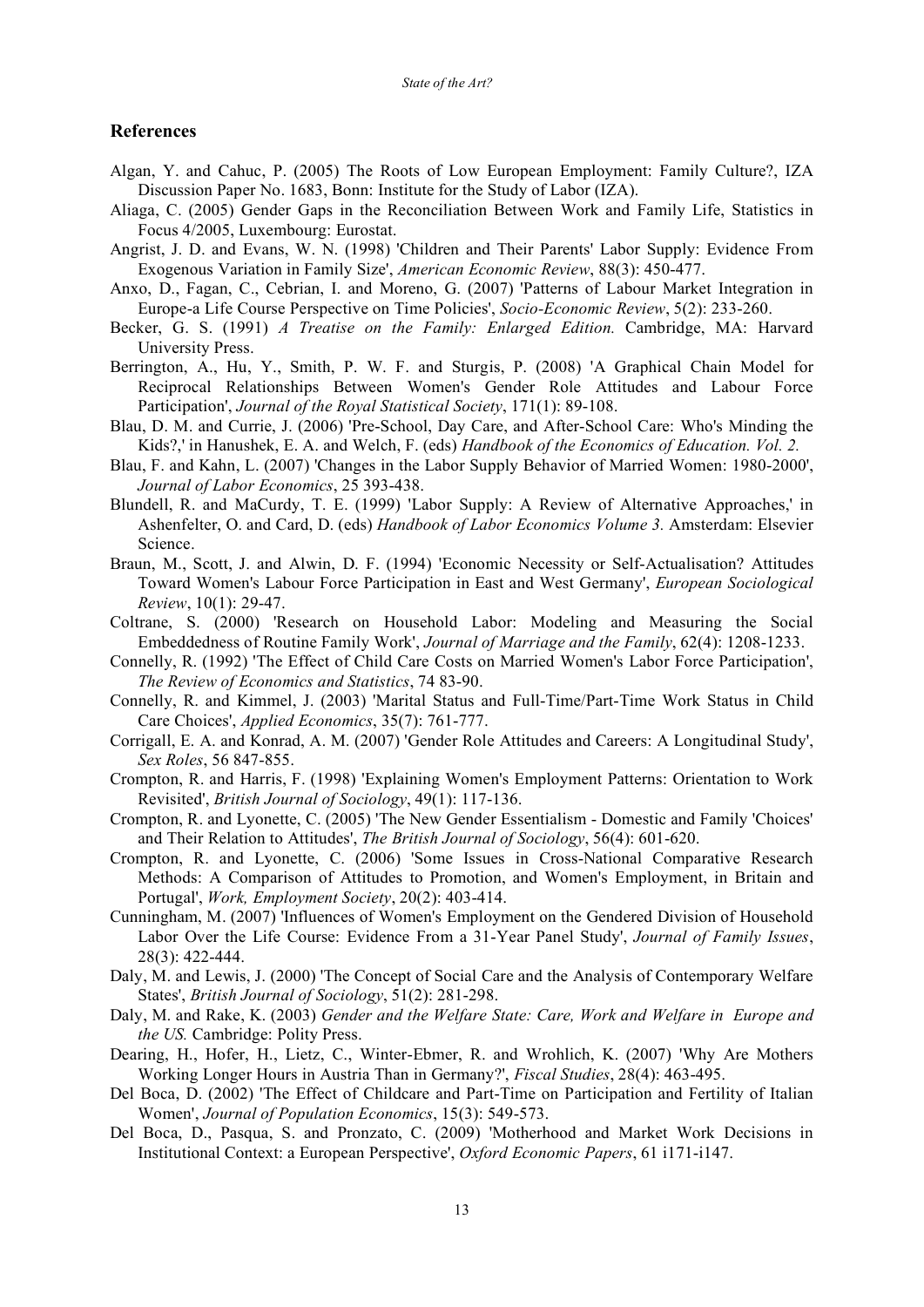- Dingeldey, I. (2001) 'European Tax Systems and Their Impact on Family Employment Patterns', *Journal of Social Policy*, 30(4): 653-672.
- Evers, M., De Mooij, R. and Van Vuuren, D. (2008) 'The Wage Elasticity of Labour Supply: A Synthesis of Empirical Estimates', *De Economist*, 156 25-43.
- Fernández, R., Fogli, A. and Olivetti, C. (2004) 'Mother and Sons: Preference Formation and Female Labor Force Dynamics', *Quarterly Journal of Economics*, 119(4): 1249-1299.
- Fishbein, M. and Ajzen, I. (1975) *Belief, attitude, intention and behaviour: An introduction to theory and research.* Reading/Mass : Addison-Wesley.
- Fortin, N. M. (2005) 'Gender Role Attitudes and the Labour Market Outcomes of Women Across Countries', *Oxford Review of Economic Policy*, 21(3): 416-438.
- Franco, A. and Winqvist, K. (2002) Women and Men Reconciling Work and Family Life, Statistics in Focus 3(9),EUROSTAT.
- Fuwa, M. (2004) 'Macro-Level Gender Inequality and the Division of Household Labor in 22 Countries', *American Sociological Review*, 69 751-567.
- Galtry, J. and Callister, P. (2005) 'Assessing the Optimal Length of Parental Leave for Child and Parental Well-Being', *Journal of Family Issues*, 26(2): 219-246.
- Geist, C. (1-2-2005) 'The Welfare State and the Home: Regime Differences in the Domestic Division of Labour', *European Sociological Review*, 21(1): 23-41.
- Ginn, J., Arber, S., Brannen, J., Dale, A., Dex, S., Elias, P., Moss, P., Pahl, J., Roberts, C. and Rubery, J. (1996) 'Feminist Fallacies: A Reply to Hakim on Women's Employment', *British Journal of Sociology*, 47(1): 167-174.
- Gornick, J. C., Meyers, M. K. and Ross, K. E. (1998) 'Public Policies and the Employment of Mothers: A Cross-National Study', *Social Science Quarterly*, 79(1): 35-54.
- Granrose, C. S. (1984) 'A Fishbein-Ajzen Model of Intention to Work Following Childbirth', *Journal of Vocational Behavior*, 25 359-372.
- Granrose, C. S. and Kaplan, E. (2006) 'Returning to Work Following Childbirth: The Relationship Between Intentions and Behavior', *Journal of Applied Social Psychology*, 24(10): 873-896.
- Greenstein, T. N. (1986) 'Social-Psychological Factors in Perinatal Labor-Force Participation', *Journal of Marriage and the Family*, 48(3): 565-571.
- Gustafsson, S. S., Wetzels, C. M., Vlasblom, J. D. and Dex, S. (1996) 'Women's Labor Force Transitions in Connection With Childbirth: A Panel Data Comparison Between Germany, Sweden and Great Britain', *Journal of Population Economics*, 14 225-247.
- Gutiérrez-Domènech, M. (2005) 'Employment After Motherhood: A European Comparison', *Labour Economics*, 12 99-123.
- Haan, P. and Wrohlich, K. (2009) Can Child Care Policy Encourage Employment and Fertility? Evidence From a Structural Model, MPIDR Working Paper No. 2009-025, Rostock: Max Planck Institute for Demographic Research.
- Haas, B., Steiber, N., Hartel, M. and Wallace, C. (2006) 'Household Employment Patterns in an Enlarged European Union', *Work, Employment & Society*, 20(4): 751-771.
- Hakim, C. (1991) 'Grateful Slaves and Self-Made Women: Fact and Fantasy in Women's Work Orientations', *European Sociological Review*, 7(2): 101-121.
- Hakim, C. (2000) *Work-Lifestyle Choices in the 21st Century: Preference Theory.* Oxford: Oxford University Press.
- Hakim, C. (2003) 'Public Morality Versus Personal Choice: The Failure of Social Attitude Surveys', *The British Journal of Sociology*, 54(3): 339-345.
- Hakim, C. (2004) 'Lifestyle Preferences versus Patriarchal Values: Causal and Non-causal attitudes,' in Zollinger Giele, J. and Holst, E. (eds) *Changing Life Patterns in Western Industrial Societies.* Oxford: Elsevier.
- Haller, M. and Hoellinger, F. (1-3-1994) 'Female Employment and the Change of Gender Roles: The Conflictual Relationship Between Participation and Attitudes in International Comparison', *International Sociology*, 9(1): 87-112.
- Havnes, T. and Mogstad, M. (2009) Money for Nothing? Universal Child Care and Maternal Employment, IZA DP No. 4504, Bonn: Institute for the Study of Labor.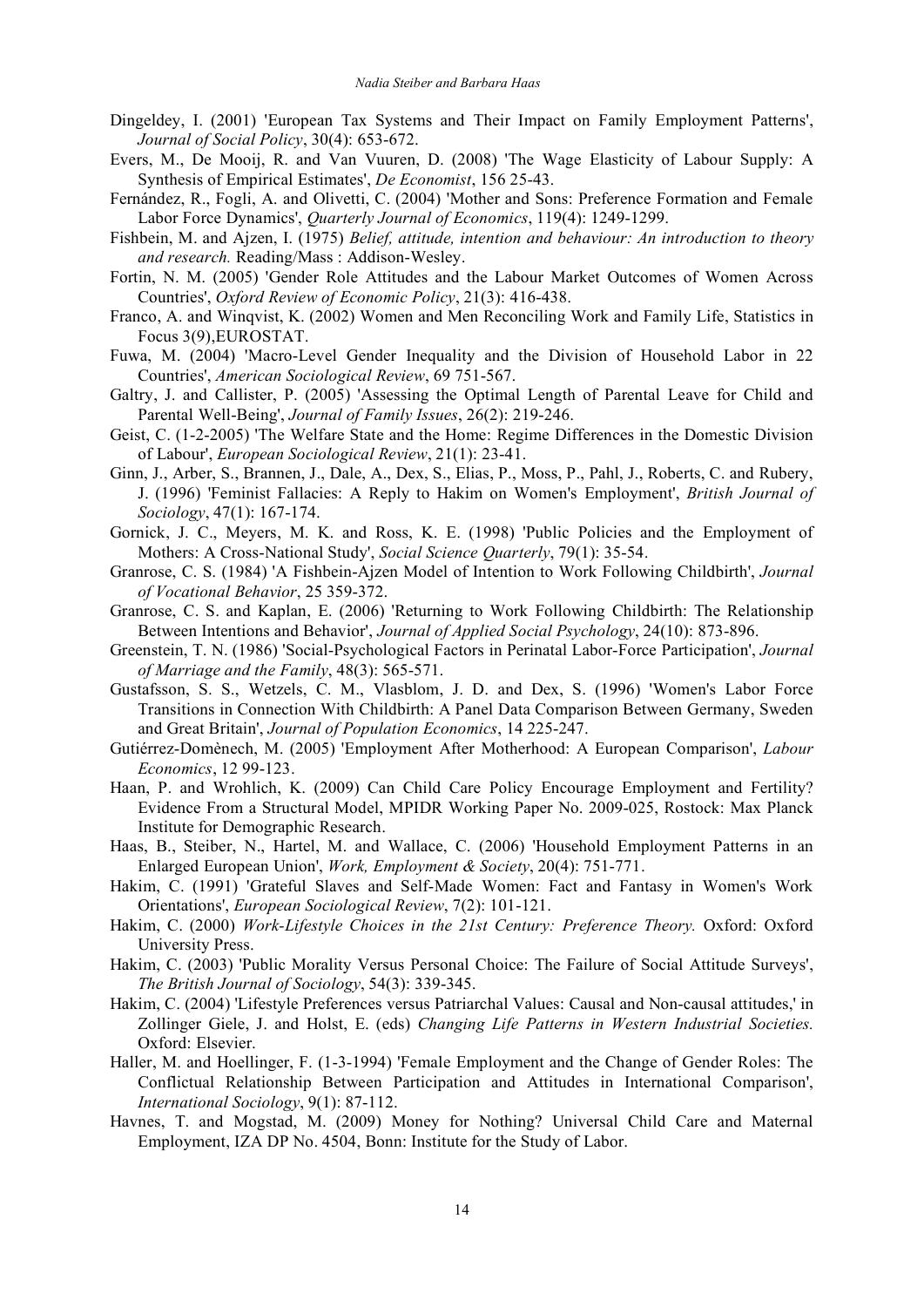- Himmelweit, S. (2002) Attitudes and Caring Behaviour: a Model With Positive Feedback, ESRC Future of Work Programme, Working Paper No. 26.
- Himmelweit, S. and Sigala, M. (2004) 'Choice and the Relationship Between Identities and Behaviour for Mothers With Pre-School Children: Some Implications for Policy From a UK Study', *Journal of Social Policy*, 33(3): 455-478.
- Huber, E. and Stephens, J. D. (2000) 'Partisan Governance, Women's Employment, and the Social Democratic Service State', *American Sociological Review*, 65(3): 323-342.
- Irwin, S. (2004) 'Attitudes, Care and Commitment: Pattern and Process', *Sociological Research Online*, 9.
- Jaumotte, F. (2004) Labour Force Participation of Women: Empirical Evidence on the Role of Policy and Others Determinants in OECD Countries, OECD Economic Studies 37, Paris: OECD.
- Jonung, C. and Persson, I. (1993) 'Women and Market Work: the Misleading Tale of Participation Rates in International Comparisons', *Work, Employment and Society*, 7(2): 259-274.
- Kan, M. Y. (2007) 'Work Orientation and Wives' Employment Careers: an Evaluation of Hakim's Preference Theory', *Work and Occupations*, 34(4): 430-462.
- Kangas, O. and Rostgaard, T. (2007) 'Preferences or Institutions? Work-Family Life Opportunities in Seven European Countries', *Journal of European Social Policy*, 17(3): 240-256.
- Killingsworth, M. R. and Heckman, J. J. (1986) 'Female Labor Supply: A Survey,' in Ashenfelter, O. C. and Layard, R. (eds) *Handbook of Labor Economics, Volume 1.* Amsterdam: North-Holland.
- Kremer, M. (2007) *How Welfare States Care: Culture, Gender and Parenting in Europe.* Amsterdam: Amsterdam University Press.
- Lewis, J. (1992) 'Gender and the Development of Welfare Regimes', *Journal of European Social Policy*, 3 159-173.
- Lundin, D., Mörk, E. and Öckert, B. (2008) 'How Far Can Reduced Childcare Prices Push Female Labour Supply?', *Labour Economics*, 15(4): 647-659.
- Matysiak, A. and Steinmetz, S. (2008) 'Finding Their Way? Female Employment Patterns in West Germany, East Germany, and Poland', *European Sociological Review*, 24(3): 331-345.
- McGinnity, F. (2004) *Welfare for the Unemployed in Britain and Germany: Who Benefits?* Cheltenham: Edward Elgar.
- McRae, S. (2003) 'Constraints and Choices in Mothers' Employment Careers: A Consideration of Hakim's Preference Theory', *British Journal of Sociology*, 54(3): 317-338.
- Michaud, P.-C. and Tatsiramos, K. (2009) 'Fertility and Female Employment Dynamics in Europe: the Effect of Using Alternative Econometric Modeling Assumptions', *Journal of Applied Econometrics*, Early View, Published 4 December 2009.
- Mincer, J. (1962) 'Labour Force Participation of Married Women: A Study of Labour Supply,' in Gregg, L. H. (eds) *Aspects of Labour Economics.* Princeton, NJ: Princeton University Press.
- Molm, L. D. (1978) 'Sex Role Attitudes and the Employment of Married Women: the Direction of Causality', *The Sociological Quarterly*, 19(4): 522-533.
- Mroz, T. A. (1987) 'The Sensitivity of an Empirical Model of Married Women's Hours of Work to Economic and Statistical Assumptions', *Econometrica*, 55(4): 765-799.
- Nakamura, A. and Nakamura, M. (1992) 'The Econometrics of Female Labour Supply and Children', *Econometric Reviews*, 11(1): 1-71.
- O'Connor, J. S., Orloff, A. S. and Shaver, S. (1999) *States, Markets, and Families.* Cambridge: Cambridge University Press.
- O'Reilly, J. (2006) 'Framing Comparisons: Gendering Perspectives on Cross-National Comparative Research on Work and Welfare', *Work, Employment & Society*, 20(4): 731-750.
- Ostner, I. and Lewis, J. (1995) 'Gender and the evolution of European social policies,' in Leibfried, S. and Pierson, P. (eds) *European Social Policy: Between Fragmentation and Integration.* Washington DC: Brookings.
- Pettit, B. and Hook, J. (2005) 'The Structure of Women's Employment in Comparative Perspective', *Social Forces*, 84(2): 779-801.
- Pfau-Effinger, B. (2000) Changing Welfare States and Labour Markets in the Context of European Gender Arrangements, Cost A13 Working Paper.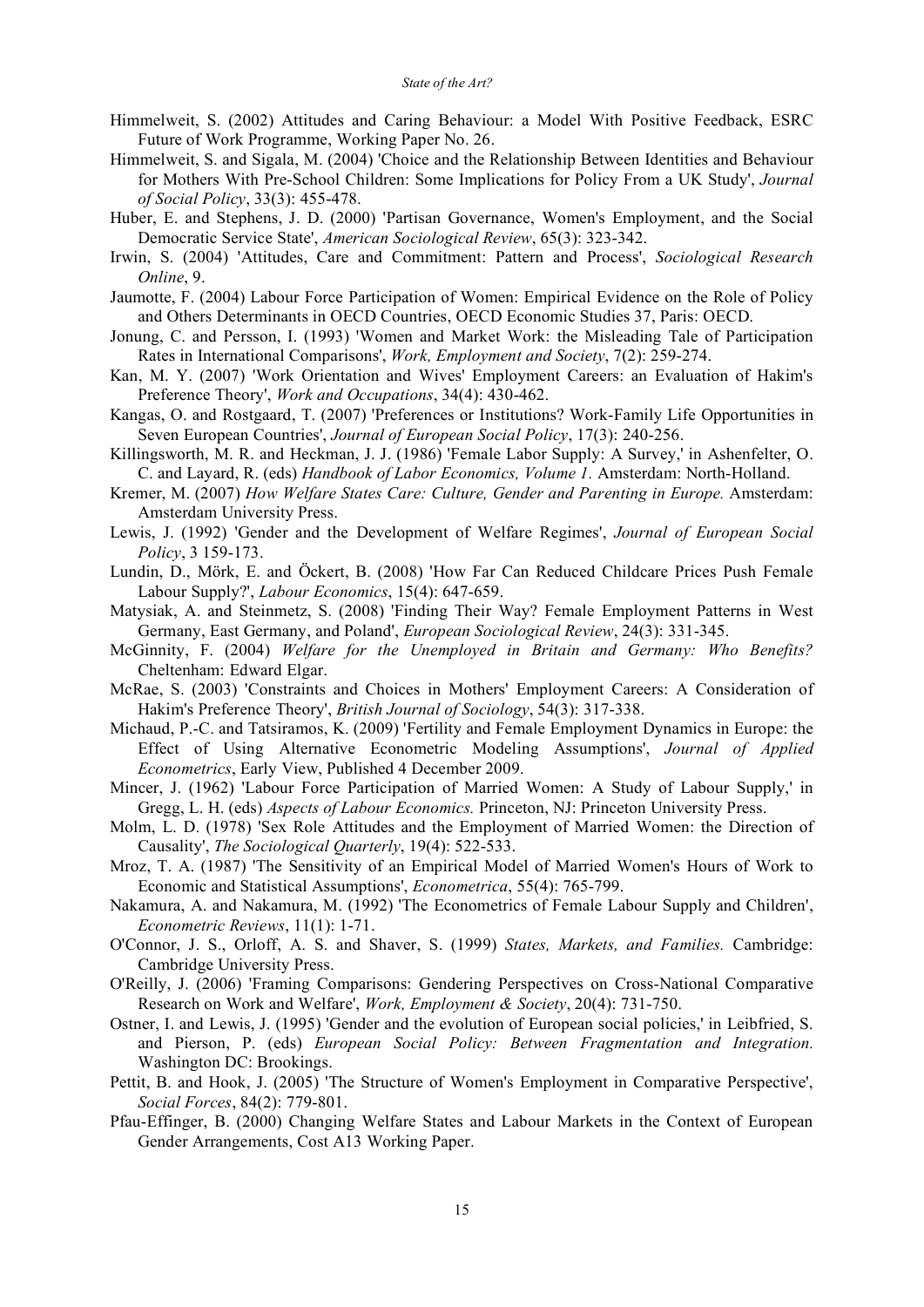- Pfau-Effinger, B. (2004) *Development of Culture,Welfare States and Women's Employment in Europe.* Aldershot: Ashgate.
- Plantenga, J. and Hansen, J. (1999) 'Assessing Equal Opportunities in the European Union', *International Labour Review*, 138(4): 351-379.
- Plantenga, J., Remery, C., Figueiredo, H. and Smith, M. (2009) 'Towards a European Union Gender Equality Index', *Journal of European Social Policy*, 19(1): 19-33.
- Prince Cooke, L. (2006) 'Policy, Preferences, and Patriarchy: The Division of Domestic Labour in East Germany, West Germany and the United States', *Social Politics: International Studies in Gender, State & Society.Advance Access originally published online on February 14, 2006*, 13(1): 117- 143.
- Procter, I. and Padfield, M. (1999) 'Work Orientations and Women's Work: A Critique of Hakim's Theory of the Heterogeneity of Women', *Gender, Work and Organization*, 6(3): 152-162.
- Pungello, E. P. and Kurtz-Costes, B. (2000) ' Working Women's Selection of Care for Their Infants: A Prospective Study', *Family Relations*, 49 245-255.
- Rønsen, M. and Sundström, M. (2002) 'Family Policy and After-Birth Employment Among New Mothers', *European Journal of Population*, 18 121-152.
- Rubery, J., Smith, M. and Fagan, C. (1999) *Women's Employment in Europe.* London: Routledge.

Sainsbury, D. (1999) *Gender and Welfare State Regimes.* Oxford: Oxford University Press.

- Sánchez-Mangas, R. and Sánchez-Marcos, V. (2008) 'Balancing Family and Work: The Effect of Cash Benefits for Working Mothers', *Labour Economics*, 15(6): 1127-1142.
- Siim, B. (2000) *Gender and Citizenship. Politics and Agency in France, Britain and Denmark.* Cambridge: Cambridge University Press.
- Simonsen, M. (2005) Availability and Price of High Quality Child Care and Female Employment, Working Paper,University of Aarhus.
- Smith-Lovin, L. and Tickamyer, A. R. (1978) 'Nonrecursive Models of Labour Force Participation, Fertility Behavior, and Sex Role Attitudes', *American Sociological Review*, 43 541-557.
- Stadelmann-Steffen, I. (2007) 'Der Einfluss Der Sozialpolitischen Kontexte Auf Die Frauenerwerbstätigkeit in Der Schweiz', *Kölner Zeitschrift für Soziologie und Sozialpsychologie*, 59(4): 589-614.
- Steiber, N. (2007) The Linkages Between Work and Family: State of Knowledge and Policy Implications, Equalsoc Policy Paper, Volume 2.
- Steiber, N. and Haas, B. (2009) 'Ideals or Compromises? The Attitude-Behaviour Relationship in Mothers' Employment', *Socio-Economic Review*, 7(4): 639-668.
- Stier, H. and Lewin-Epstein, N. (2001) 'Welfare Regimes, Family-Supportive Policies, and Women's Employment Along the Life-Course', *American Journal of Sociology*, 106 1731-1760.
- Uunk, W., Kalmijn, M. and Muffels, R. (2005) 'The Impact of Young Children on Women's Labour Supply. A Reassessment of Institutional Effects in Europe', *Acta Sociologica*, 48(1): 41-62.
- van der Lippe, T. (2001) 'The effect of individual and institutional constraints on hours of paid work of women,' in van der Lippe, T. and van Dijk, L. (eds) *Women's employment in a comparative perspective.* New York: Aldine de Gruyter.
- Van Ham, M. and Büchel, F. (2006) 'Unwilling or Unable? Spatial and Socio-Economic Restrictions on Females' Labour Market Access', *Regional Studies*, 40(3): 345-357.
- van Ham, M. and Mulder, C. H. (2005) 'Geographical Access to Childcare and Mother's Labour-Force Participation', *Tijdschrift voor Economische en Sociale Geografie*, 96(1): 63-74.
- Vincent, P. C., Peplau, L. A. and Hill, C. T. (2006) 'A Longitudinal Application of the Theory of Reasoned Action to Women's Career Behavior1', *Journal of Applied Social Psychology*, 28(9): 761-778.
- Vlasblom, J. D. and Schippers, J. (2006) 'Changing Dynamics in Female Employment Around Childbirth: Evidence From Germany, the Netherlands and the UK', *Work, Employment and Society*, 20(2): 329-349.
- Vos, A. E. (2009) 'Falling Fertility Rates: New Challenges to the European Welfare State', *Socio-Economic Review*, 7 485-503.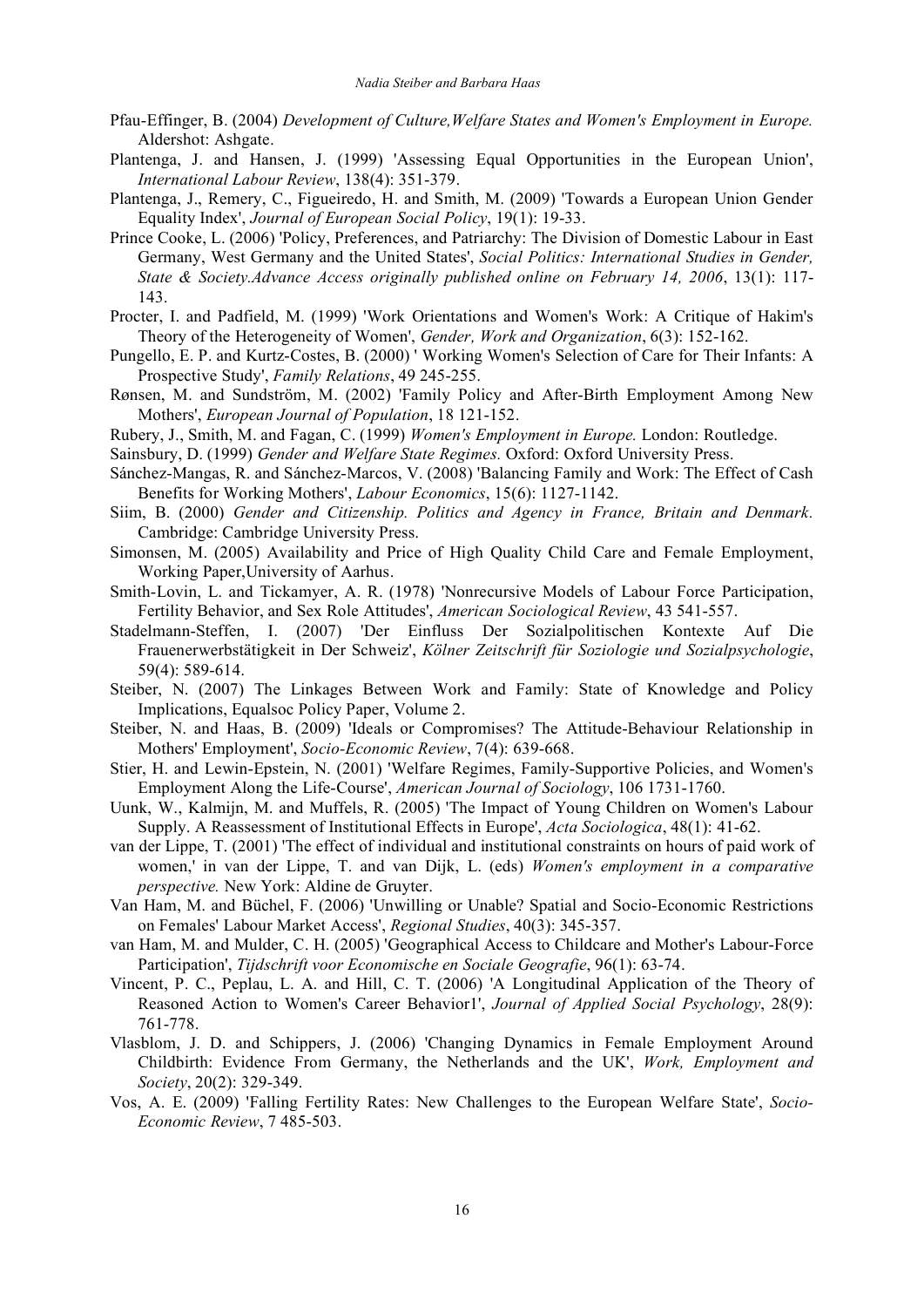- Ward, C. and Dale, A. (1992) 'Geographical Variation in Female Labour Force Participation: An Application of Multilevel Modelling', *Regional Studies*, 26(3): 243-255.
- Werbel, J. (1988) 'Intent and Choice Regarding Maternal Employment Following Childbirth', *Journal of Vocational Behavior*, 53(3): 372-385.
- Xie, X. (1997) 'Children and Female Labour Supply Behaviour', *Applied Economics*, 29(10): 1303- 1310.